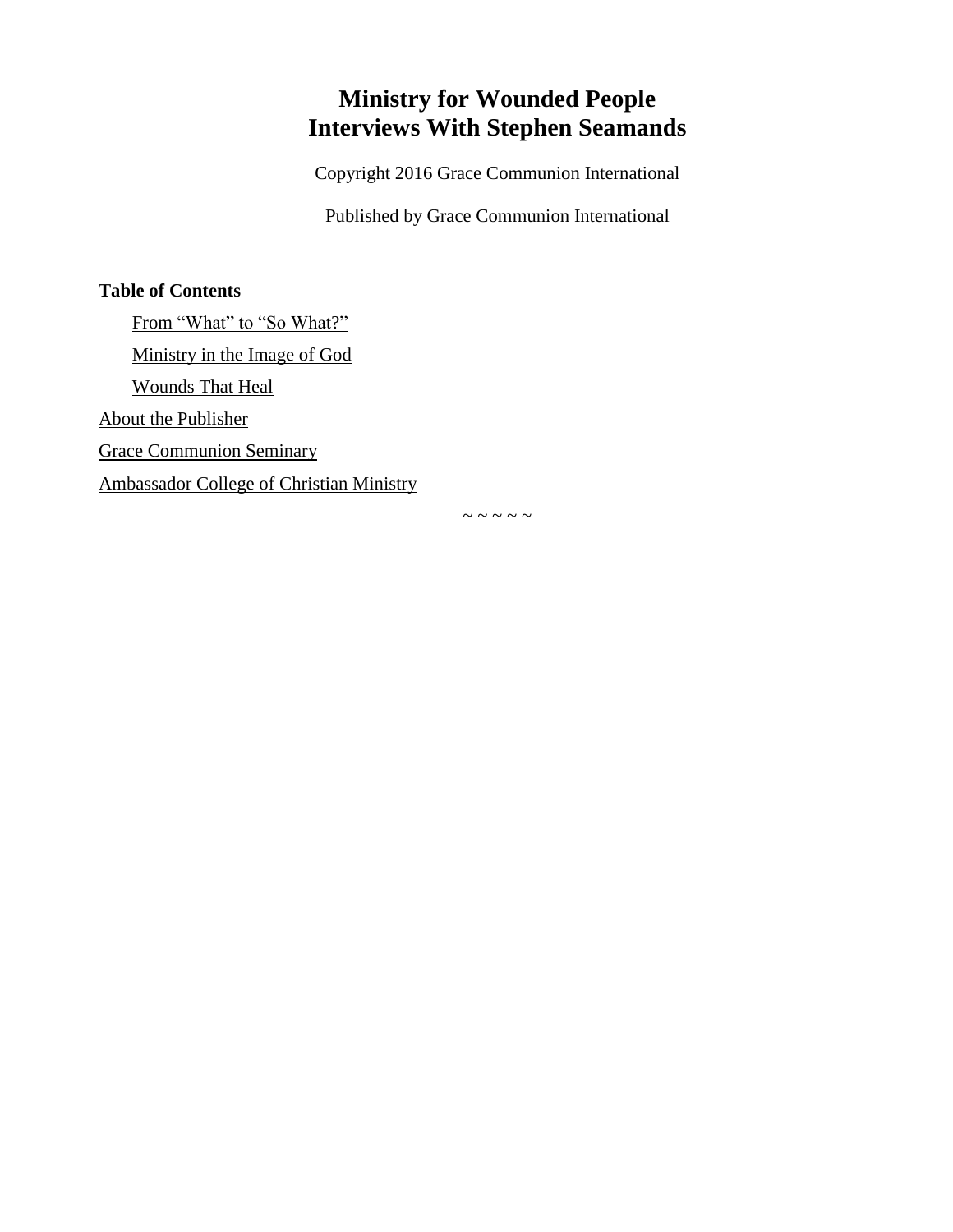## **Introduction**

This is a transcript of interviews conducted as part of the *You're Included* series, sponsored by Grace Communion International. We have more than 120 interviews available. You may watch them or download video or audio at [www.gci.org/YI.](http://www.gci.org/YI)

When people speak, thoughts are not always put into well-formed sentences, and sometimes thoughts are not completed. In these transcripts, we have removed some of the words that did not seem to contribute any meaning to the sentence. In some cases we could not figure out what was intended. We apologize for any transcription errors, and if you notice any, we welcome your assistance.

Grace Communion International is in broad agreement with the theology of the people we interview, but GCI does not endorse every detail of every interview. The opinions expressed are those of the interviewees. We thank them for their time and their willingness to participate.

We incur substantial production costs for these interviews and transcripts. Donations in support of this ministry may be made at [www.gci.org/participate/donate.](http://www.gci.org/participate/donate)

Our guest in the following interviews is **Stephen Seamands,** professor of Christian doctrine at Asbury Theological Seminary in Wilmore, Kentucky. He received his PhD from Drew University in 1983. He is the author of:

- *A Conversation With Jesus*
- *Give Them Christ: Preaching His Incarnation, Crucifixion, Resurrection, Ascension and Return*
- *Holiness of Heart and Life*
- *Ministry in the Image of God: The Trinitarian Shape of Christian Service*
- *The Evangelical's Guide to Spiritual Warfare: Scriptural Insights and Practical Instruction on Facing the Enemy* (with Charles Kraft)
- *Wounds That Heal: Bringing Our Hurts to the Cross*

The interviews were conducted by Michael Morrison, PhD, Dean of Faculty at Grace Communion Seminary.

> ~ ~ ~ ~ ~ [back to table of contents](#page-0-0)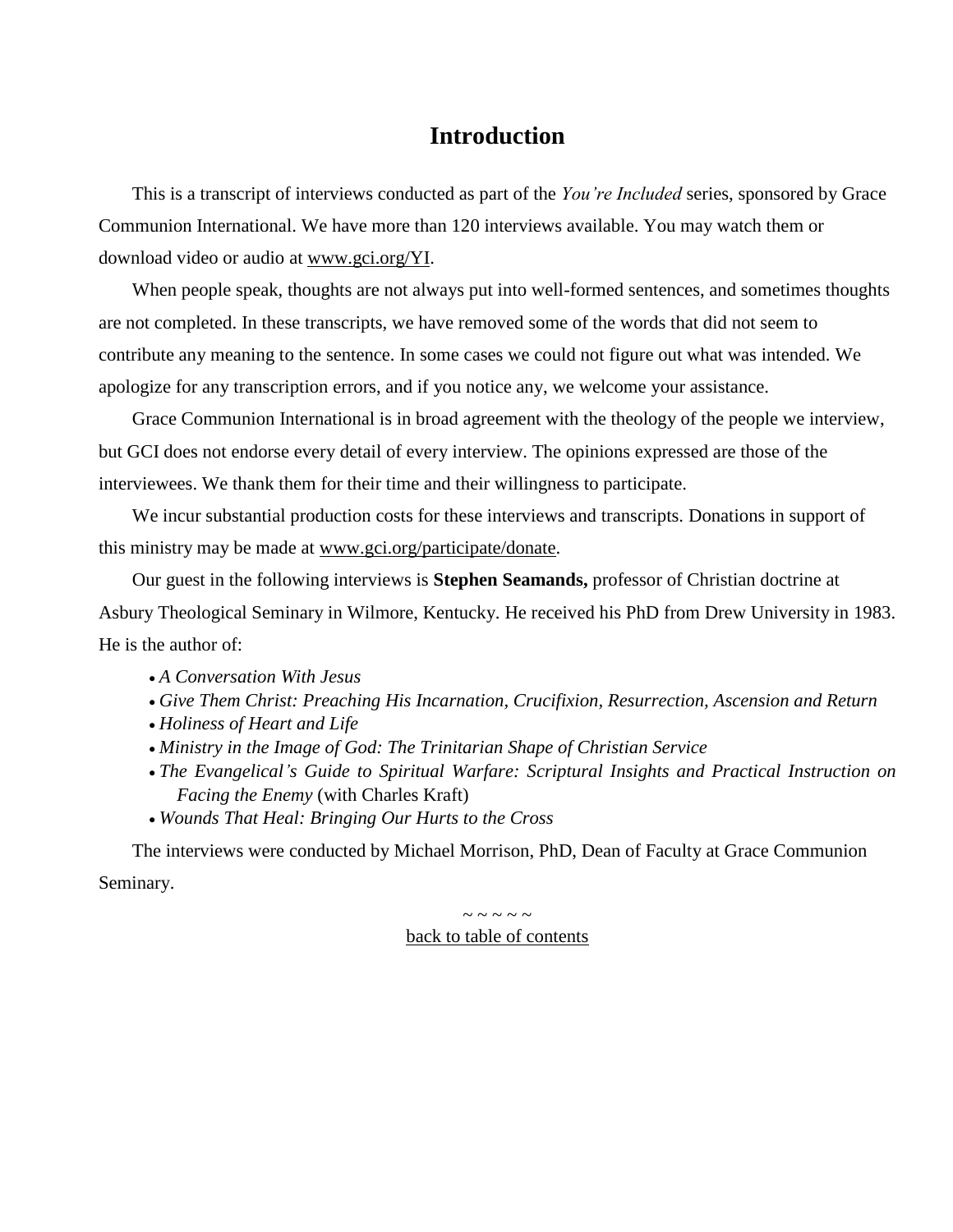### **From "What" to "So What"**

<span id="page-2-0"></span>**Michael Morrison:** Steve, you've been a pastor, and you describe yourself as "a practical theologian." To some people, that seems like a contradiction of terms. Theology doesn't seem very practical. How do you see theology as practical for the church?

**Stephen Seamands:** Well, Mike, I don't think I would be teaching this stuff if I didn't think it was practical. Sometimes I say to my students the reason I love theology is because it *is* so practical.

That's why theology arose in the church in the first place, not so that academicians and theoreticians could sit around discussing and fine-tuning ideas. It was out of the life of the church, protecting true doctrine from false doctrine. It was so that you could disciple people when they came to faith in Christ. You had to tell them about what they believed and what you believed as Christians. How do you evangelize without being able to talk to someone about the faith? Those are the kinds of things. It's about nurturing. It's about bringing people to faith. Those are the things that theology is about. So it's really practical, and it's supposed to undergird everything that we do in ministry.

**MM:** I noticed in your book, *Give Them Christ,* that you talk about how it's not just a "what" but a "so what." You're trying to bring out some practical implications of doctrines instead of just trying to prove that Jesus became flesh. Yeah, he did—then you try to answer *so what:* What difference does that make for us?

**SS:** Right. In this particular book, Mike, I was really concerned that pastors help people understand. We teach them a lot about the *what* while they're in school, and most of them get that. They understand it, but when they become pastors and preachers of churches, what people really want to know is, well, so what? Jesus became flesh and dwelt among us. So what? What difference does that make? So in this book I was trying to help them move from the *what* to the *so what,* and that's where I think doctrine really gets exciting and inspiring when we begin to think about what difference does this really make?

**MM:** Maybe comment on the incarnation. It's nice that Jesus became a human, but then there's the *so what.* What difference does it make me in my job or in my marriage and day-to-day life?

**SS:** One of the great and foundational human questions that people have asked for centuries is: Does God really care, or is God just far removed somewhere? Did he create this and just pull away from it? But the incarnation means that he came and actually became one of us so that he could get next to us and so that he could understand what it feels like to be human, not in just a theoretical kind of sense but he walked in our shoes.

There's a poet, William Blake, who says "now think not thou canst sigh a sigh and thy Maker is not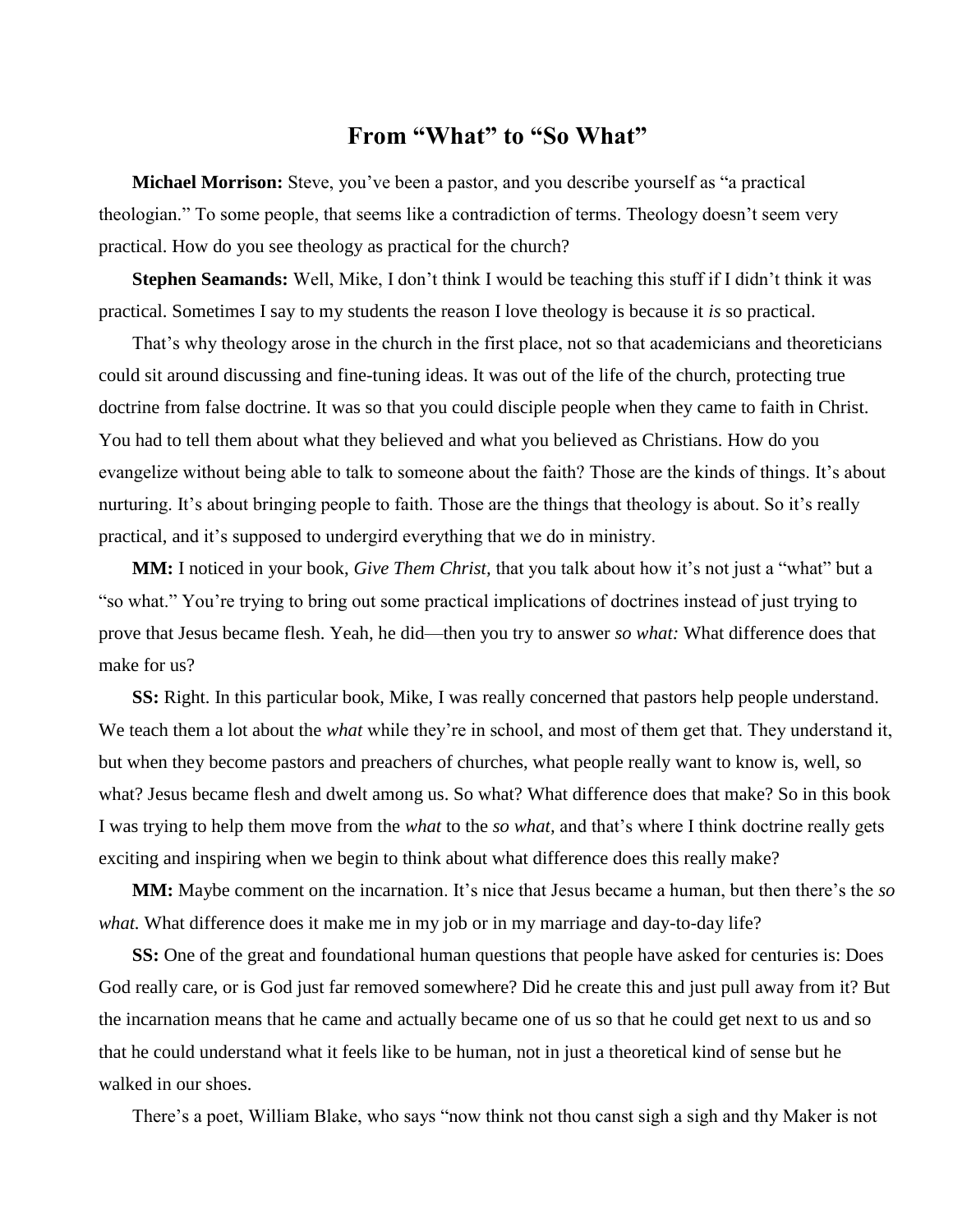by. Think not thou canst shed a tear and thy Maker is not near." Jesus has become a human. Eyeball to eyeball, heart to heart. He knows what it's like to be human, to be lonely. He knows what it's like to get angry sometimes about things, to feel sorrow. He wept at the grave of his friend Lazarus, and he saw what it was doing to the people.

So that fundamental human question, does God care, has been answered for us in that he became flesh and dwelt among us. As Eugene Peterson puts it in his translation of that verse, John 1:14, "he moved into our neighborhood." He got next to us. Now I know that, and I can never be the same because of that. I know that he knows.

**MM:** Right. I was thinking of his struggle in Gethsemane. He's not just faking this, going through motions, but it was something internal.

**SS:** He felt, at times we've felt, God-forsaken. We've felt all alone, and he cried out, "my God, why have you forsaken me?" He's felt that as well.

**MM:** Right. Philip Yancey wrote a book on *Where Is God When It Hurts?* Where is he?

**SS:** He's in the middle of it. He understands. Alfred North Whitehead says he is "the fellow-sufferer who understands." He can understand, so that when I come to him, I'm not coming to somebody that's aloof, far removed, or has no clue. That's good news, it seems to me.

**MM:** So we can see his life and learn something about our own life at the same time.

**SS:** Yes. That's another thing about the significance of the incarnation. First, it's a compliment to humanity, in the sense that God says, "I want to become one of you. I choose to take on flesh and dwell among you." What higher compliment could you give to humanity than to say, "That's how much you mean to me. I join myself to you."

Also, Jesus comes to reveal to us what it means to be fully human. In him we see, and we don't just hear someone talking about, what it's supposed to look like. Others might come and give you a discourse on the dignity of labor, but here is someone who comes and works in a carpenter shop with his hands. He embodies that for us. We see it. We get a person-to-person vision of that, which speaks to us more than any other. We need that as human beings. That's how communication is best done. We see in him the embodiment of what it means to be human, what it means to love, what it means to be free.

We also see the revelation of God. What's God like? That's another great human question, isn't it? For us Christians, it's really not "what is God like?"— it's more, "Is God Christ-like?" and in the face of Christ we see him.

**MM:** So Jesus is showing us both humanity and God. So do we expect God to look like humanity?

**SS:** Well, not exactly [laughing]. He actually embodies both, but he does suggest, I think, that God's plan is that you and I might share in the life of God. That you and I might become joined to God and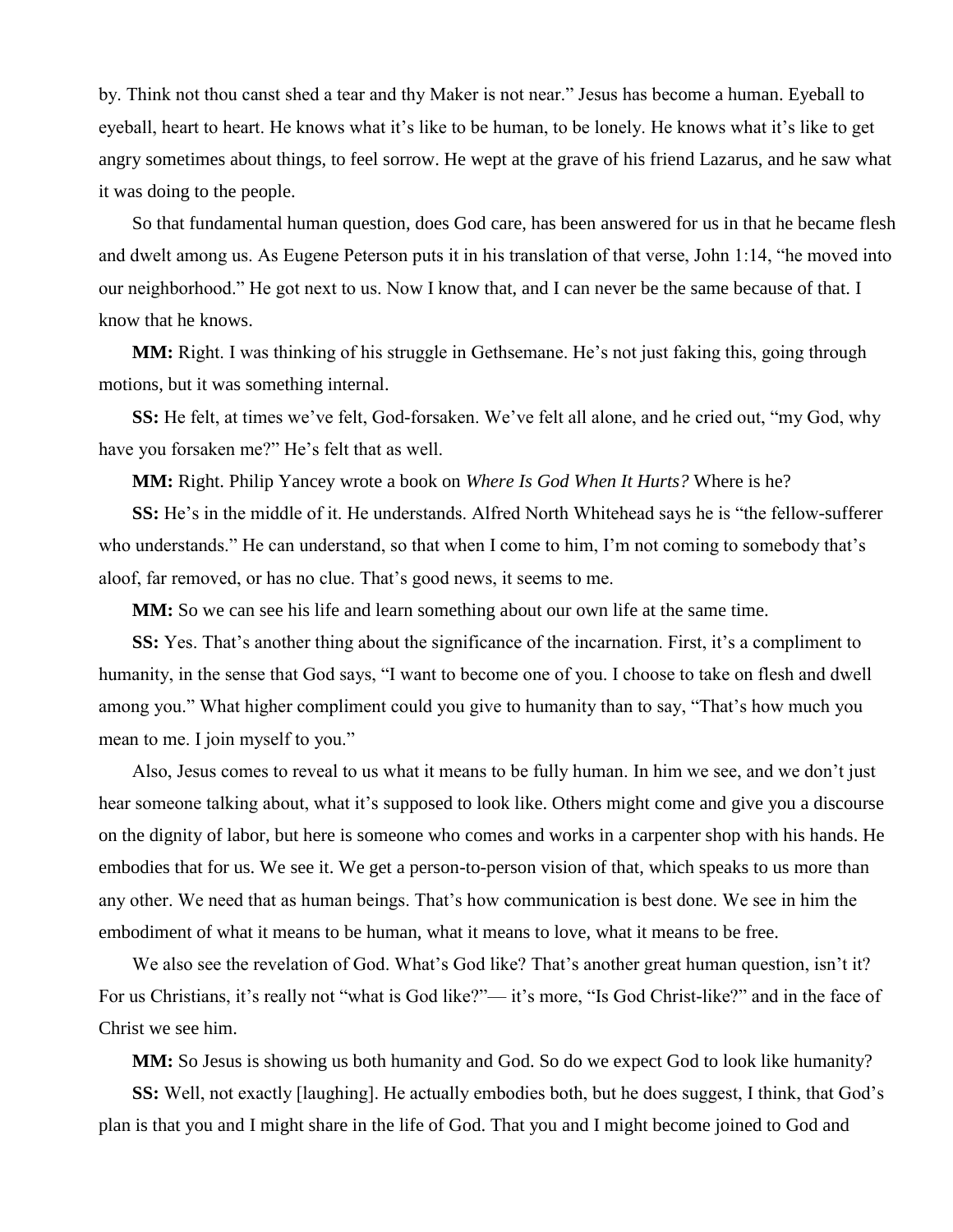raised, you might say.

**MM:** You're saying he's showing us true humanity, and he as a true human shared in the life of God, and that we can also, through him.

**SS:** Right. Through him—he's the pioneer. The writer of the book of Hebrews says he's the forerunner of what that new humanity is supposed to look like, that lives in God and dwells in God and walks with God. That didn't work out so well with Adam. We turned from that original plan that God had for us, and he's kind of reinstituting that.

**MM:** Romans describes him as another Adam. Humanity is started again—in this model [Jesus], rather than the old one.

**SS:** Right. The second Adam.

**MM:** And Jesus can show us what it means to live a human life in dependence on God, in a way that we couldn't see in the Old Testament from God speaking on Mount Sinai, for example. (Maybe that's where people got the idea of the aloof God, and he's just far off, and we couldn't relate.)

**SS:** I think God had to establish those boundaries and to show us, first of all, that "I'm not one of you." We have such a propensity to make God in our own image, and that propensity to bring God down to our level. God was teaching his people all along that no, you can't do that. There's this appropriate distance. But then in the New Testament, when Jesus comes, he comes near.

**MM:** On one side he says "I'm not one of you," and the next time he says, "I can *become* one of you." He blesses us with his presence. But with him as a human we see his struggles with pain, sorrow, sin, and suffering. He didn't sin himself, but he could deal with it, and he did deal with it. He stopped suffering for some people. Why didn't he just stop it for everybody?

**SS:** I think our basic human inclination is to think, well God ought to get rid of suffering. Truly, suffering is suffering. It's awful. God's way of dealing with suffering is a little different—at least the Christian vision of that. Simone Weil said that the extreme greatness of Christianity is not that it looks for a remedy for suffering, but a divine use for suffering. In Christ God enters into suffering himself. He chooses to become one with us in our suffering—takes it into himself, you might say. On the cross in his human nature he suffers, and he cries out, "My God, why?" Then, as a result of that, he is able to redeem suffering and now uses it for the redemption of the world.

It's a different vision of suffering. It doesn't solve all the problems related to the problem of suffering. There's still a lot of *why's* that we ask, about why certain things happen to us, why things happen in our world, why there's so much suffering. The end of the story says there's going to be a time when there's no more tears and no more pain, but God seems to be in the business of being more interested in redeeming it and using it for his purposes than just simply seeking to eliminate it and protect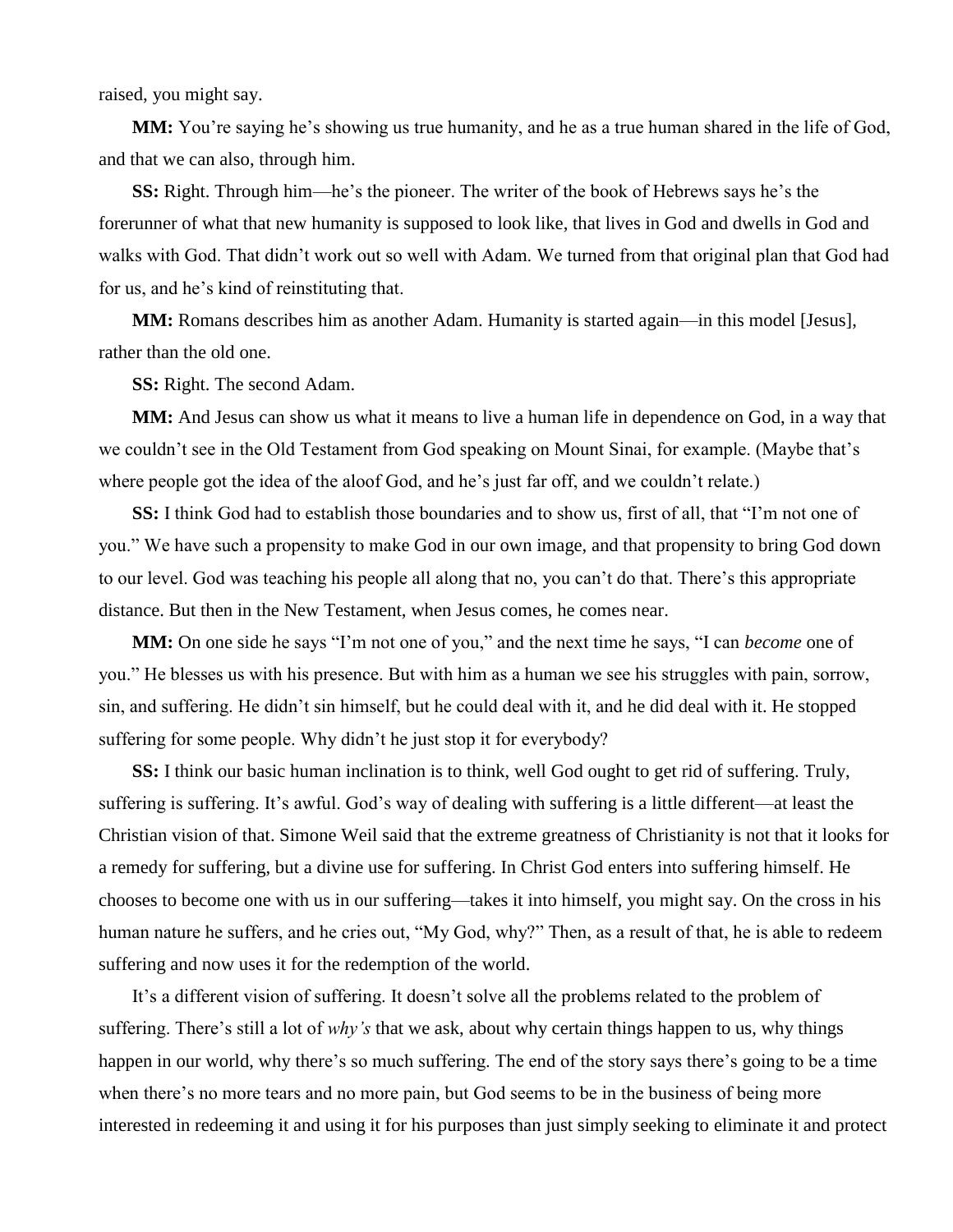us from it.

**MM:** There will always be these why questions. We don't always know why, but now we're having a different perspective on it, of how this can be used for some good.

**SS:** Right, and also just knowing that he enters into suffering.

**MM:** He's been there.

**SS:** That doesn't make the problem necessarily go away, but sometimes when you can't trace God's hand, you can trust his heart. I think it helps us to trust God's heart to know that he's one with us in our suffering. I think of Joni Eareckson Tada who (as probably many know) has been a quadriplegic since she was 17 as a result of a diving accident. She talks about how when your husband has just left you, when your son has committed suicide, when you've just become a quadriplegic, trying to figure out reasons and answers is pointless. At a point like that, she says, the only answer that satisfies is the man of sorrows. Someday we'll get a full answer, but until then, she says the man of sorrows is enough—to know that God enters into that and doesn't keep himself from suffering. That speaks to our heart even though it may not answer all of our questions about the enigma of suffering.

**MM:** Even the symbol of Christianity is a cross—a reminder of not just simple suffering but excruciating suffering. So there is a practical significance of what we see there. It could be a doctrine, could become sterilized, but yet there's a practical result as we understand what was going on there in the crucifixion. That that can help us be encouraged. It doesn't take our suffering away. But as Paul described, we're sharing in the sufferings of Christ.

**SS:** I have sometimes shared with people about Christ and his suffering and helped them to reframe their suffering in the light of his greater suffering, their afflictions in the light of his greater affliction. It seems that "reframing" helps them put their suffering in a perspective that they couldn't before. It's profoundly comforting, even though it doesn't solve the mystery.

**MM:** The suffering is still there—and it's not just that Jesus suffered *more* than we did. But he suffered with purpose, and somehow we can participate in that purpose.

**SS:** Yeah. I like to think that his scars, his nail-scarred hands, have become radiant now—radiant scars. It's interesting that he has a glorified body, but he still has the scars. Those marks of his suffering are there, and it seems like they're always going to be there. Even when John looks to see the lion, he doesn't see a lion—he seems a lamb as though it had been slain [Revelation 5:5-6].

So even in John's vision of heaven, Jesus still has those scars. But now they're radiant scars, and it seems that in our lives, God can take the suffering, our scars. If we'll give them to him, he can work to transform and redeem. Then our scars become radiant, too, and useful for the redemption of others.

**MM:** It reminds me of the Gospel of John. John refers to Jesus' crucifixion as his glorification. It was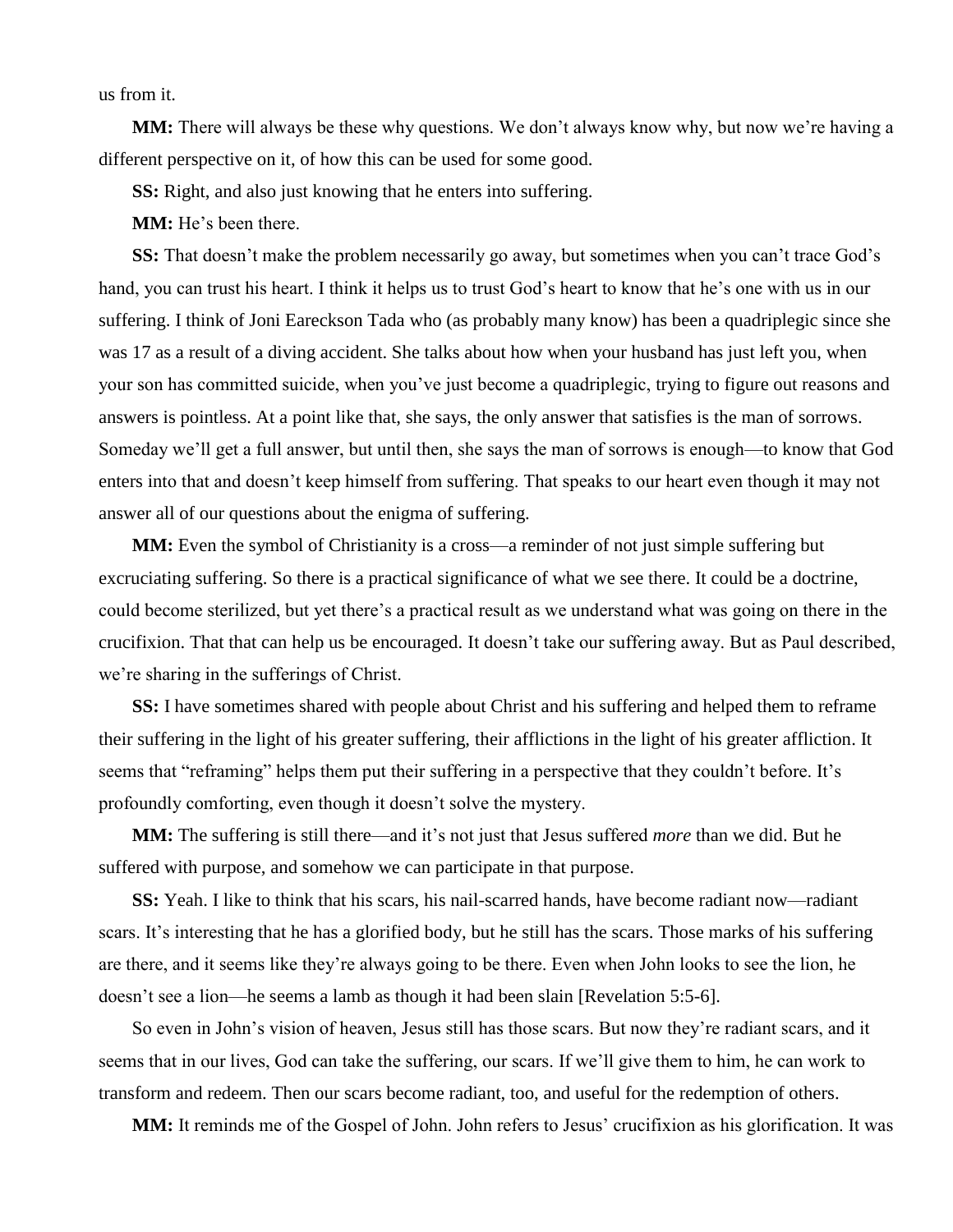part of his glory that he was willing to sacrifice, to suffer.

**SS:** Suffering and glory are bound up together in the Christian vision, and this is counter-intuitive and mind boggling, and not the way our culture tends to view suffering. Suffering is something to be eliminated. You've got a headache. You take a couple of Tylenol or whatever. You get rid of it. That's what we would think, so we assume that that's what a loving God would do: eliminate suffering. But God's thoughts and ways are different. He wants to work and use suffering. The cross becomes the means of redeeming the world.

**MM:** Right. Whereas our suffering can't redeem the world.

**SS:** No, it can't, but it can be used redemptively in our lives and in the lives of others. I mean in the sense that God can take a person, for example, who has been through the wrenching pain of a divorce and bring them out, and then they become someone that God uses to minister to other people who are going through a divorce. So that doesn't get wasted, as it were.

I had a woman several years ago in Canada share about how God had taken the garbage in her life, the suffering, the pain, the things that she wished had never happened. The garbage had become like a compost pile. You throw garbage in a compost pile—rotten eggs, banana peels and leaves and coffee grinds, whatever. She and her husband had just made a compost pile. She said, a year from now, when we go about fertilizing in our garden, around the shrubs and all, she said there won't be any fertilizer you can buy anywhere that'll be as near as good as that compost. She said it will be like pure gold.

I thought, that's what God seems to want to do with our garbage. He can take it, if we'll give it to him, and use it and turn it somehow into gold.

**MM:** We want to get rid of it, but he wants us to keep it, and he'll transform it.

**SS:** With his thorn in the flesh, Paul said take it away, and he prayed. He said it's a messenger of Satan. It was not a good thing, whatever it was, but God says, no I want to use that, because in your weakness my strength is made perfect. Paul says, I glory in that now. [2 Corinthians 12:7-10] That's a pretty counter-intuitive vision for the average American today, isn't it?

**MM:** In your book you mention that the apostles "preached the gospel backwards." It was an intriguing phrase. Maybe you could comment a little more. What's backwards about this, the way the apostles preached?

**SS:** We used to think of Jesus' life, death and resurrection, and what I meant by that was, particularly if you look at the preaching of the apostles in the book of Acts, there's a strong emphasis on Christ's resurrection as being at the heart of everything, and fundamental. So what I meant was they, after his resurrection and after their proclamation of that, they then looked at the cross and his life, and interpreted all that he had done in the light of the resurrection.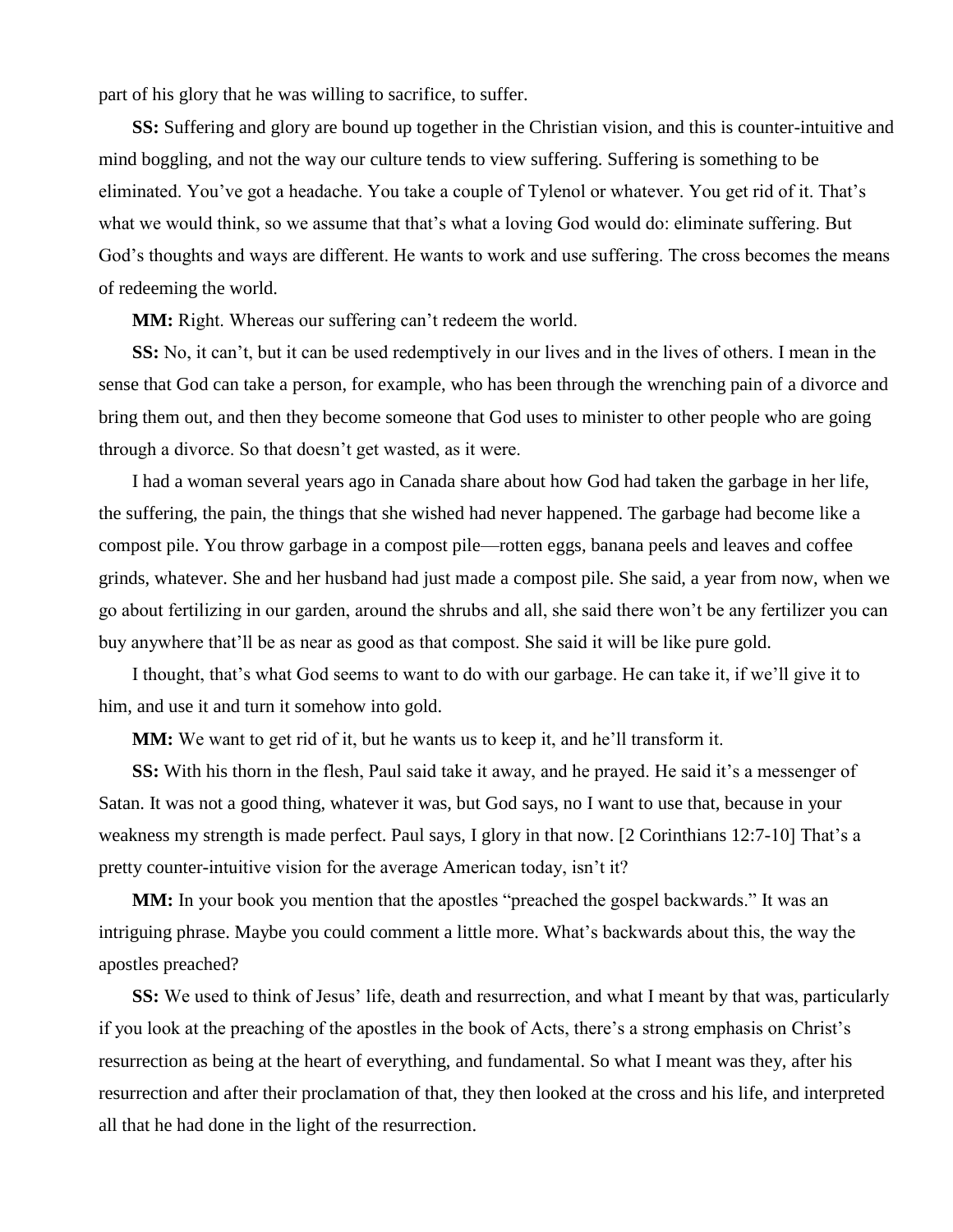For example, his death. I don't think they would have understood it to be redemptive and salvific if he was still in the grave. He had died, and that was the end of it. His word from the cross, it is finished, for example, takes on a different meaning. If he is still dead, we'd say, that's the end.

**MM:** *He* is finished.

**SS:** Done and he is finished, whereas now "it is finished" is the shout of a victor. It's accomplished, finished—but that makes sense only in the light of the resurrection. So that's what I meant by "they preached backwards," in the sense that they looked at his whole life ministry in the light of his resurrection, and it only then makes sense.

**MM:** The resurrection is good news for him, but how is that good news for us as well? That's the *so what* question.

**SS:** It establishes that he is Lord—the resurrection and the lordship and the divinity of Christ. It's good news because it helps us to really understand who Jesus is in that regard, and so I encourage pastors to call people on Easter Sunday, when they preach, to answer the question who is Jesus, and to submit to him as Lord, because the resurrection establishes that.

But the really good news about the resurrection is that it means that new creation has begun. In the Jewish mind, resurrection from the dead was something they associated with the very end of the age. That was when God was going to make all things new. They were a little bit confused and discombobulated not because Jesus had been raised from the dead so much, but *when* it happened: It had happened in the middle of history, not at the end. So they had to readjust.

What that means is that new creation has already begun now, and so it's the guarantee that God is going to make all things new. It means that it has begun now. It can begin in us. We are new creatures in Christ, but it's also about the whole of creation. It tells me that God is on a mission to redeem *everything* that he created. I need to join him in that mission now.

**MM:** Salvation is bigger than just me.

**SS:** Absolutely. It's about all of creation. Paul writes in Romans, chapter 8, that all of creation groans and travails. It's on tip-toe, waiting. When he returns, new creation is really going to kick into full gear, as it were, but that process has begun now. So the guarantee, that that's where we're going to go, is already now. That's good news.

**MM:** That can also affect how we look at the creation around us now.

**SS:** Right. We ought to be preparing this world, ourselves, for its eventual destiny. That applies even to things like the environment. It leads to a Christian focus on creation care, because that's what God wants for all of creation. We need to kind of get on the road to that now.

**MM:** After Jesus was resurrected, he ascended to heaven. He sat at the right hand of the Father.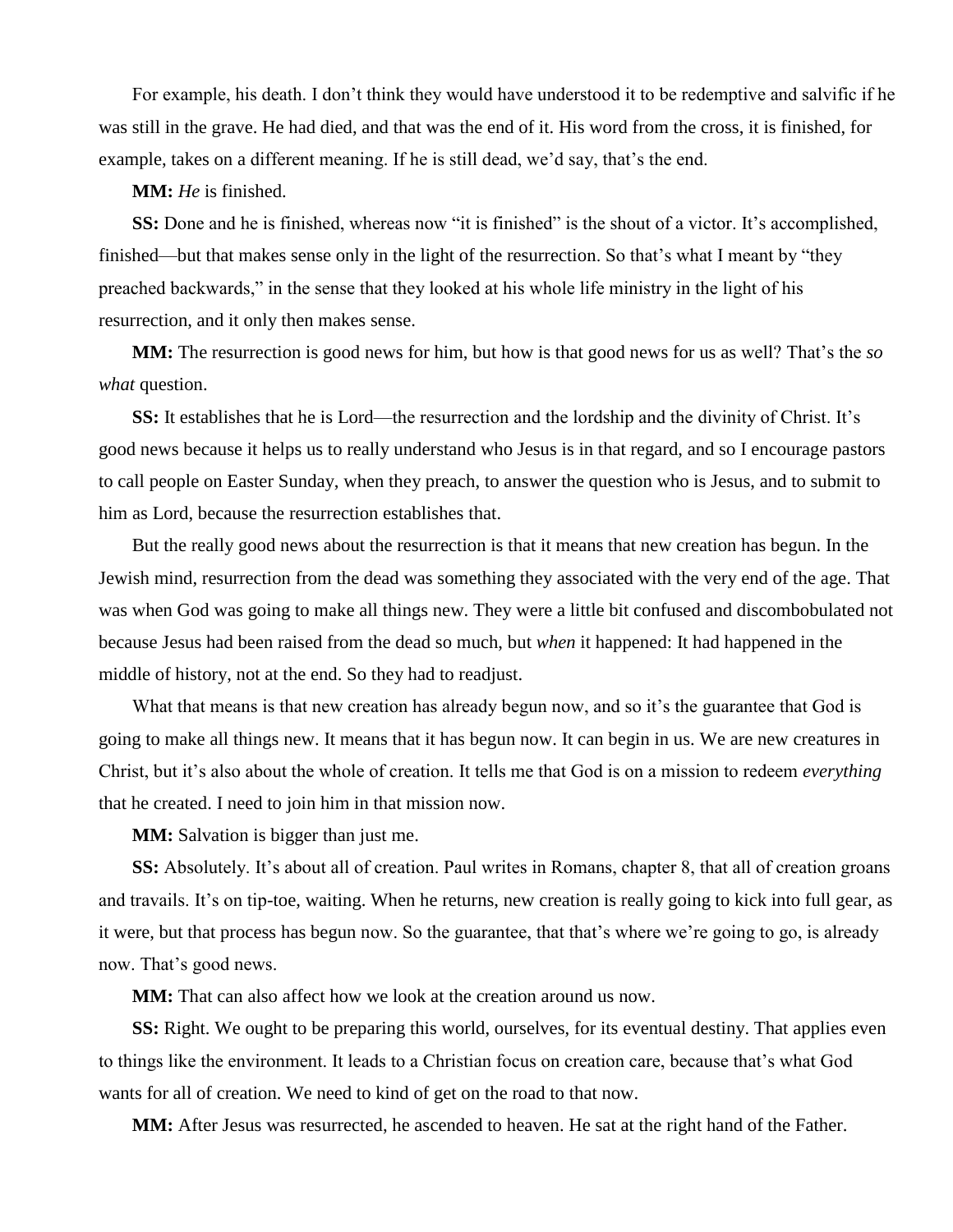What's he doing for us now?

**SS:** For a lot of people, the ascension is a meaningless doctrine. They believe it. It's in the Apostles' Creed, you know, and so forth.

First, you have to ask what it meant for him. Then you figure out what it means for us, but what it meant for him is that he's restored into the fullness of the presence of God once again, something that he laid aside in some measure when he became incarnate. He was present at one place and in one time. He was limited by space and time when he walked here.

Going back to heaven means that now he's in the fullness of the presence of God, and that means he can be everywhere and in all times at once now. He's no more limited. The good news is: that means that Jesus is always present now. He's everywhere. He said in the Great Commission, Don't forget: I'm with you always. That's bound up with the ascension, because heaven and earth overlap, as it were. Heaven is all around us, as it were. It's more of a dimension than a place. Jesus can be everywhere, and that means he's with us now, even as we're having this interview. He's with me moment by moment when I get in my car and drive home. I can begin to recognize his presence and live in his presence every moment of every day. That is good news. That's just one thing.

**MM:** I was thinking of his ministry of mediation, as our intercessor.

**SS:** Yeah. We're told that one of the main things he's doing now that he's at the right hand of God he's not just twiddling his thumbs, but Hebrews [7:25] says he ever lives to make intercession for us. He is interceding at the right hand of God. This is a posture of standing in the gap for others.

So if that's what Jesus is doing, and we are somehow connected to him and joined with him through union with Christ and through being raised up with him, then we join with him in that work of intercession for others. One thing Jesus does is he takes a little bit of that intercessory burden that he has for everything and puts it on us as particular people for particular persons, situations, countries, cities, churches and so forth. We then become these mediators, as it were. We join with him in that work of intercession.

**MM:** So the feelings that we have are really from him working in us.

**SS:** Right. It's amazing the different kinds of ministries and burdens. Out of those burdens flow all kinds of different concerns and ministries that people have for particular things.

**MM:** The story of Jesus—we've sketched out where it has gone, but we also see something in the future part of the story: his return. That's going to have a huge practical importance for us then, but does it have a practical importance for us now?

**SS:** If you read the New Testament, most of the discussion of the second coming and the return of Christ is really not about trying to figure out when it's going to happen, or even what it's going to look like when it happens, but most of the instruction and the teaching has to do with our lives now. For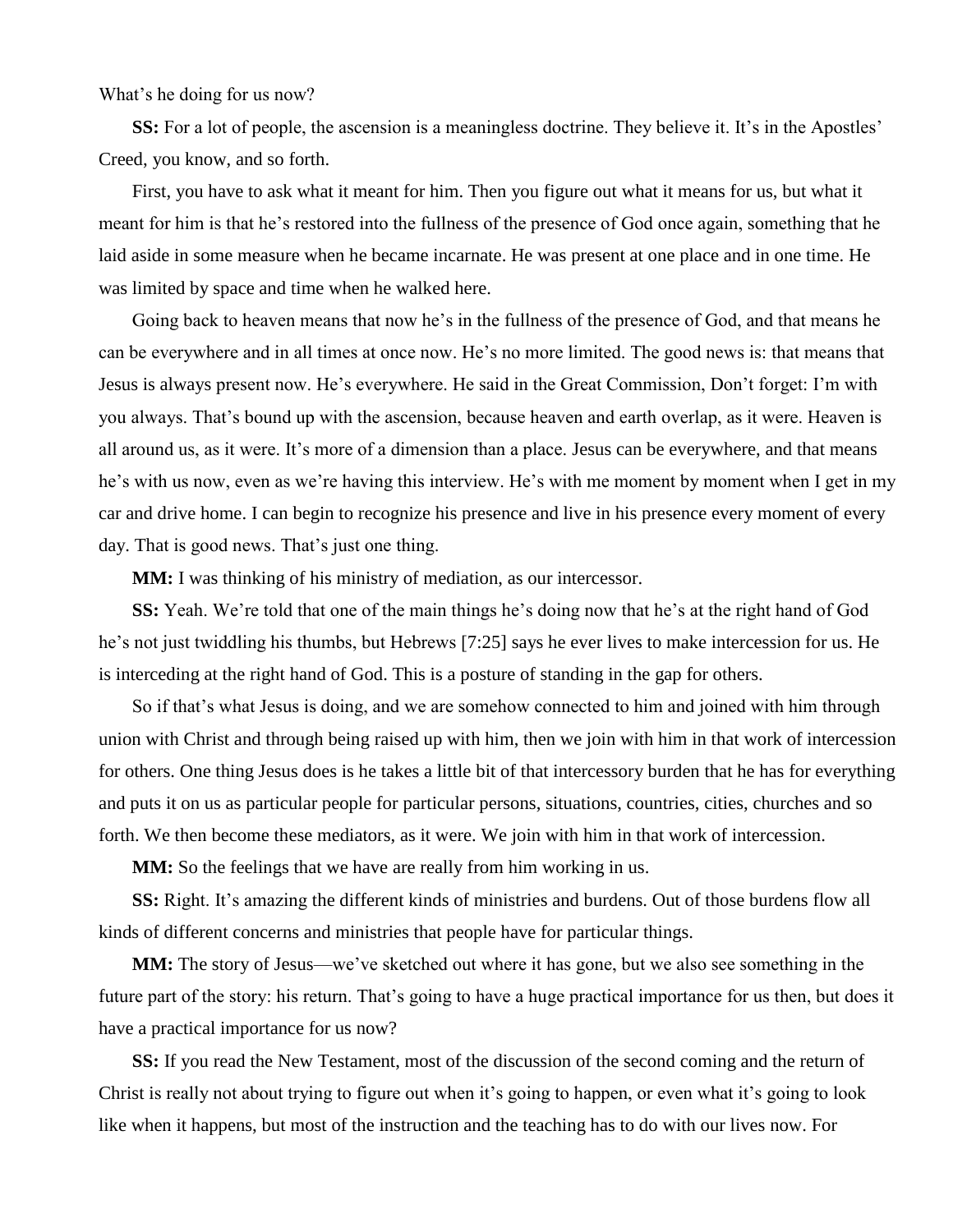example, the call to holiness. He who has this hope, John says, purifies himself as he is pure [1 John 3:3]. This hope of his return prompts us to become like him. We're going to become like him.

**MM:** If we like what he's like. Then it's going to have some influence on what we like and do now.

**SS:** Exactly. So the second coming is a call to holiness. It's also a call to faithful service. The parables that Jesus tells about the guy who goes away on a trip and the people are back home working. They don't know when he's coming. The ones that are said to be good and faithful servants are the ones who are just doing their job faithfully waiting for his return. They're not trying to figure out the day or the moment he's going to come back, but they're commended mainly because they were faithful in little. So there's a faithful service.

There's also a call to patient endurance. You're awaiting his return, but a day is like a thousand years [2 Peter 3:8] and you don't know. So you need to be patient. It's a spur to be patient.

I would also say joyful confidence, because we know Jesus is coming back. We're waiting for a *person* to come back most of all, aren't we? Sometimes we get so focused on the signs of his coming, but the thing that's most exciting is that *Jesus* is coming. That word *parousia* that they use to talk about the Second Coming was a word that had to do with someone's personal presence. It's a reason for joy to know that Jesus, our risen Lord, will come back.

**MM:** I think some people look forward to Christ's return because they are interested in what he can do for me. I've got these problems in my life, and I want them to be fixed. That'll be fixed by Christ's return, so I want him to return. They lose sight of the relationship with him, that he's the one we're waiting for. He is the big reason that it's going to be a joyful time.

**SS:** Right, and I think it's an indictment on us when many Christians don't talk much about the Second Coming. It seems like folks either over-believe in it, in the sense that that's *all* they think about, and most of the time they're trying to figure out dates and seasons and times and all that. Then in many sectors of the church, though, you just don't hear hardly anything about the Second Coming.

I think that that shows how little we really miss him, because I think we'd talk more about it if we missed Jesus. We'd want to be with him. We'd want him to come back, because we'd want to see him again. Just like we might talk about a loved one who's away. I wonder if that's an indictment on our love relationship with him.

**MM:** That we need to be developing that relationship now.

**SS:** Yeah, that we'd be eager. It's the eager expectation of his return, and it's a blessed hope. It's a blessed hope that we have.

#### $\sim$   $\sim$   $\sim$   $\sim$ [back to table of contents](#page-0-0)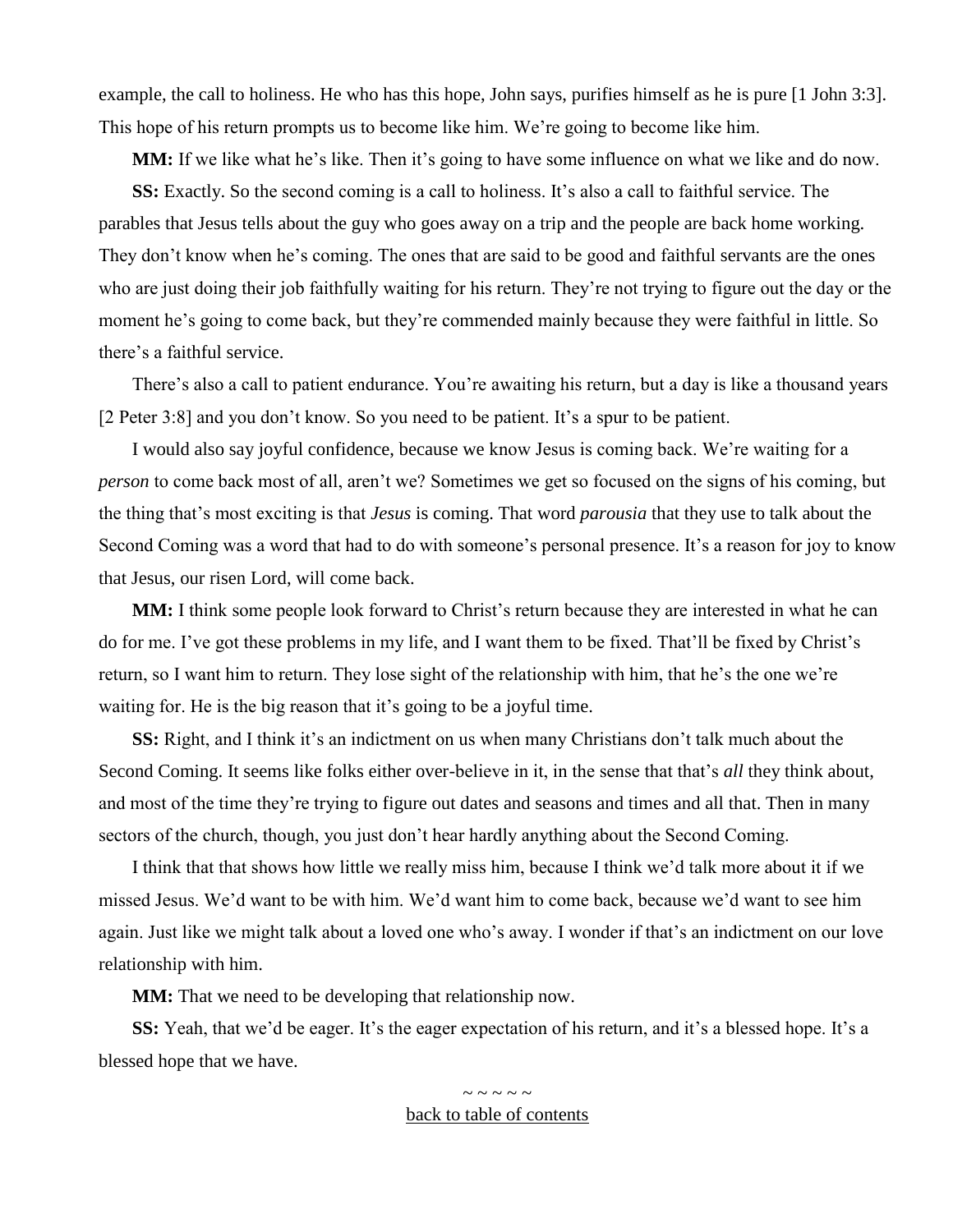### **Ministry in the Image of God**

<span id="page-10-0"></span>**Michael Morrison:** Steve, you've written a very interesting book on *Ministry in the Image of God: The Trinitarian Shape of Christian Service.* There's a lot packed into each of these words. What I found particularly interesting is, as a starting point, maybe we could talk about the image of God. How are you developing that or where are you getting this from? Am I supposed to look like God does?

**Stephen Seamands:** Yeah, that's what Archie Bunker used to say. Remember on *All in the Family,* he said, "Well, I was created in the image of God. That means God looks like me." When you think about those words in Genesis, chapter 1, verse 26, God says, "Let us make man [Adam] in our own image," and then it says, "in the image of God God created us, and we were created, in the image of God he made us." Then he talks about male and female being created in the image of God as male and female. I'm suggesting in this book that we were created in a Trinitarian image of God. Let the "let us" suggest the Trinity there.

**MM:** "Us" being some plurality.

**SS:** Exactly. The plurality in God – Father, Son and Holy Spirit – and so then God creates us in that Trinitarian image, with a Trinitarian imprint. If we're going to understand what that image is, we've got to think not just about… Sometimes theologians have thought about the image as like just a capacity that we have that differentiates us from animals, like our ability to make choices or our ability to reason. No, that passage understands that there's a *relationship* that constitutes the image. Just as the persons of the Trinity are created in relationship or in relationship to each other, we've been created in relationship. In a sense, it seems to be saying that to have the image of God, you need more than one. You need male and female.

**MM:** For God it's three, for humans it's two.

**SS:** Right.

**MM:** In a way, humans need the third, we need God in us, too.

**SS:** Right, exactly. You think of a family: you've got a mother and a father and a child. You've got that fullness of the image that you can't quite have in just one person per se.

**MM:** As one person, can't we be persons? Does it take other persons to make us persons?

**SS:** The Trinity would seem to indicate that to be really a person actually is to be incomplete, in the sense that it does take another, an "I" and a "thou," to truly be a person. Even the names of the Trinitarian persons, Father and Son, for example, imply relationship. You can't be a father without being in relationship, or a son. To be a person, does mean, at least according to the Trinity, if we let the Trinity helps up to find what personhood is and looks like, means that I am in relationship to another. I'd make a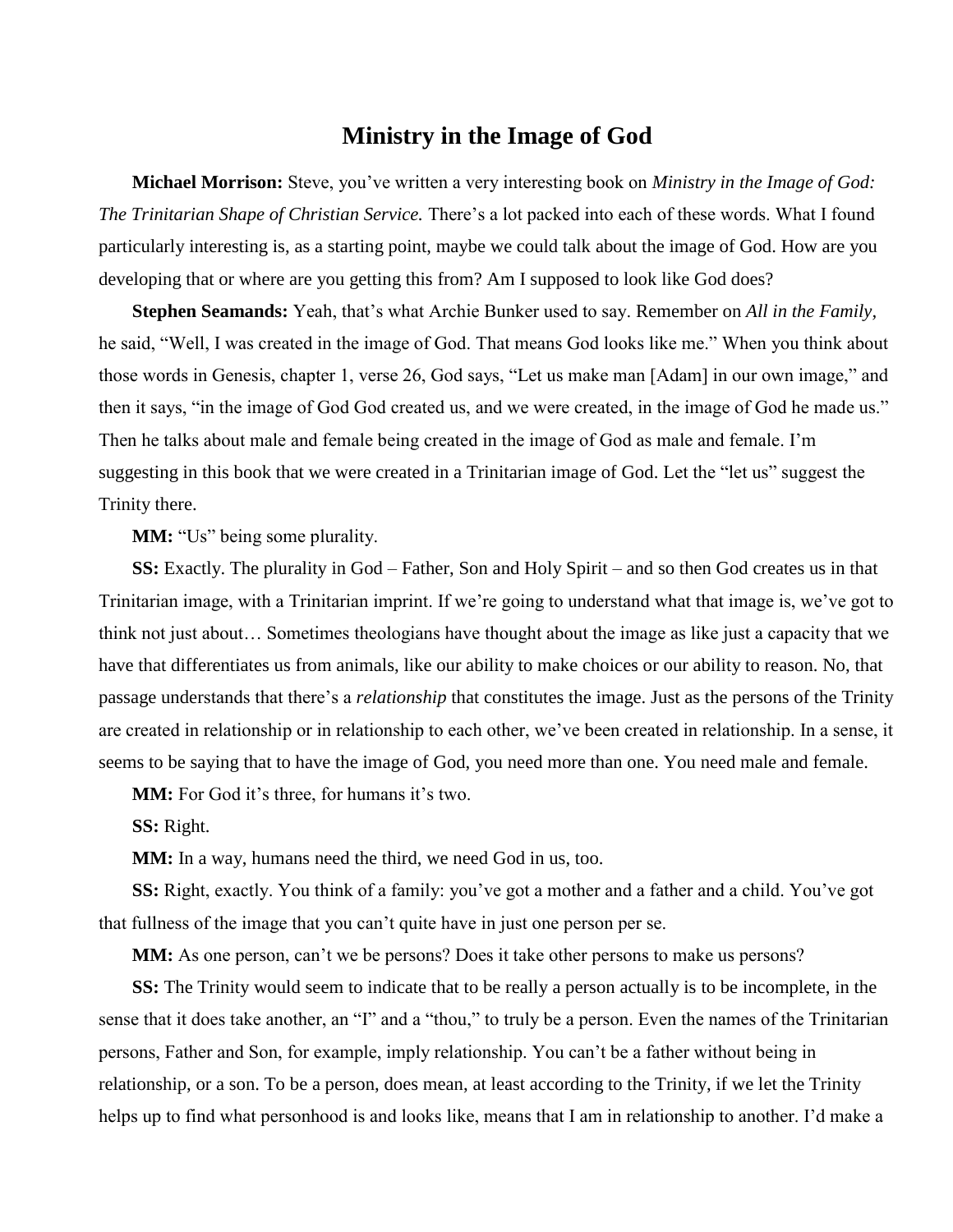distinction between being an individual, which you can be, I can be, in of just myself, as opposed to being a person, which means I am myself in relationship to you. I can't just be "me, myself and I" anymore.

It's interesting the first time the word "my" shows up in the Bible. I don't know if you've ever thought about this, but it's actually when God creates Eve and he brings Eve out to Adam. Remember what he says – the old guy turns into a poet, doesn't he? He starts, "This at last is bone of my bone," there's the word *my,* the first time it shows up in the Bible. Even to be able to say *my,* he can only say *my* when he looks at her. It would seem to suggest that to be me, I need you. To be a person I need another.

**MM:** That the meaning of my life, at least in part...

**SS:** Is in relationship. We tend to think of ourselves in a very individualistic way. I can be myself. I can be me just by being me. It'd be nice to add a few other people; that makes you healthy and kind of rounds you out.

**MM:** Especially if they do what I want them to do.

**SS:** Exactly. We tend to think, "Well, those are optional, though, to being a person." Whereas, I think the Trinitarian vision would say, "No, I am myself only in relationship to you. Adam can't say *my* until he sees her – until there's a thou." It takes an I and a thou to be fully personal.

**MM:** This image that God has created me to be isn't complete until it has these relationships.

**SS:** Right.

**MM:** Maybe that leads into the concept of ministry, that there are relationships.

**SS:** Right. That has profound implications for ministry. Often, the places where people really fail in ministry are in their ability to form and to function well in relationships. Relationships are at the heart of what makes ministry work. It's interesting in the field of counseling, for example. They've discovered that often it's not what a counselor says to someone or a technique they use that fixes the problem or helps the person. Or it's not the kind of therapy approach that they bring to the table as a counselor. Is this a cognitive therapy or whatever. It's actually the forming of a relationship with this counselor. It's the relationship itself that seems to heal.

**MM:** There's something healthy about that.

**SS:** There's something healthy about that. This says to me as a Christian leader that I need to be one that's working first of all, at growing in the ability to be healthy in a relational way. Most of us tend, if you put us on a spectrum of being too attached to others, to being too separated or aloof from others, most of us because of our lives we tend to gravitate toward one extreme or the other. I tend to be not too attached. I tend to be too aloof. I tend to want to separate too much, to be alone; to be a lone wolf sort of guy. In ministry, the challenge for me, then, is to work on that and deal with that in myself, and to learn how to move toward people more.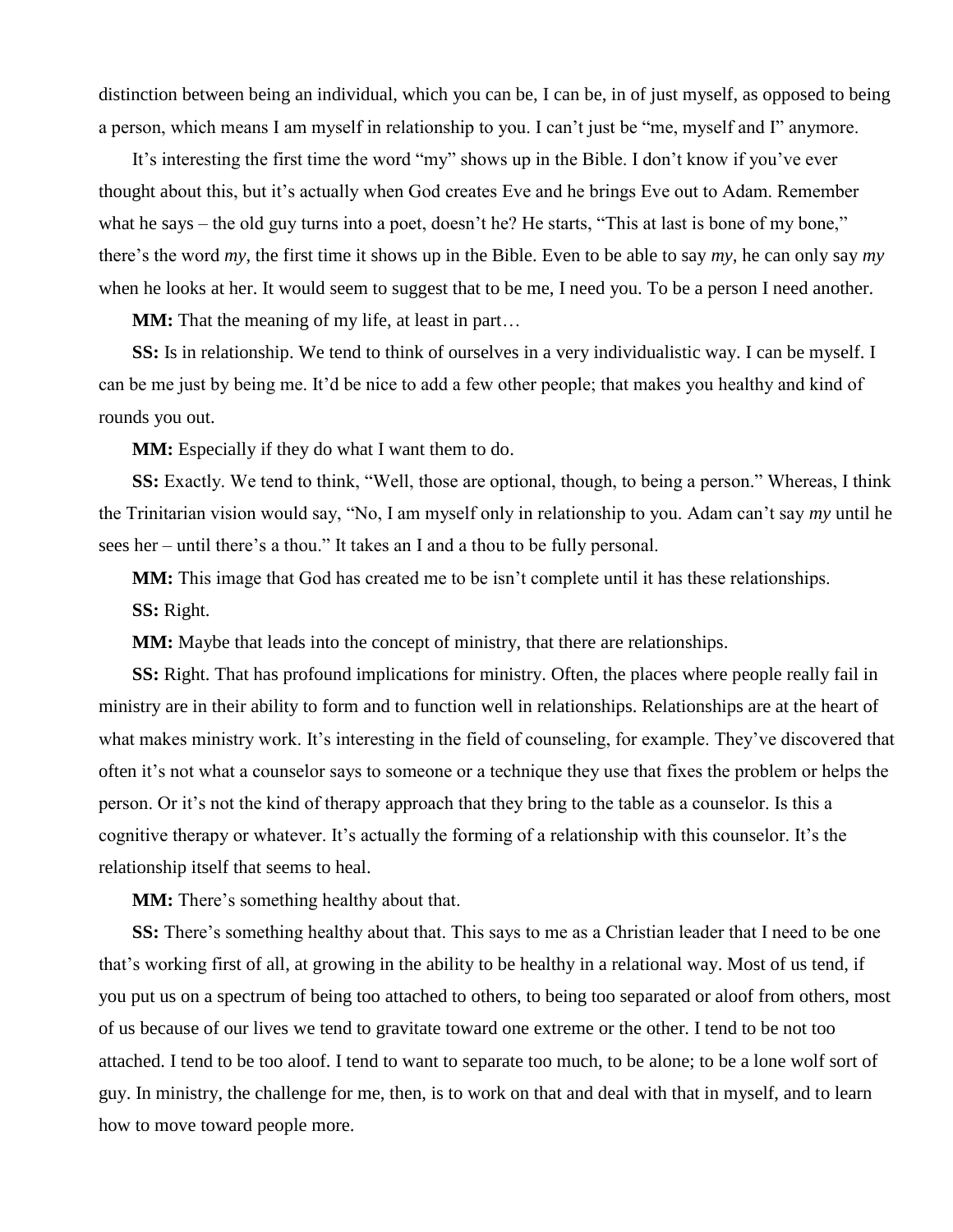For some people, they have the other problem. They tend to be maybe almost co-dependent on their congregation or someone. They almost become an extension of someone else, and that's not healthy. To be working toward healthy relationships in ministry, to be in relationship. For me, an important part of my ministry has been being a part of a small group of three or four other like-minded persons over the years, realizing God can't do all he wants to do in me if I'm just going to insist on "me and Jesus." Even though I have an important life of prayer, that's something I do as just an individual. I need to be in relationship, in close relationships. I need that community, a small group-type of community to really become the person I'm supposed to be.

As the last thing I would say about us ministers and people in the ministry is that we need to attend to our families and understand the importance of our family unit. We can't sacrifice our children and our spouses on the altar of our ministry. We've got to be intentional. Sometimes, maybe one of the most powerful and best things we can do, for example, as a pastor of a local church, is just to be a model of what a healthy family looks like, as a husband and wife and also as a father or a mother with children. If that's the heart of God and if relationship is at the heart of things, we've got to take it seriously.

**MM:** That also means sometimes saying *no* to what the congregation wants and saying what the congregation really needs is an example of this family involvement.

**SS:** Right. Yes, there's a price to pay for that, but if I let productivity and if I let function, for example (and usually those are the kinds of things that create a lot of congregational demands on us – we want you to do this or do that) – if I become the kind of person who measures my own self on how well I produce or what I do for others rather than who I am in relationship to others, then I'm a part of that problem. In order to make relationship at the heart of things, I think you're right, its going to mean saying no to some things in our lives.

**MM:** Your book is titled *Ministry in the Image of God* and you've talked about ministry, but it seems like what you're saying isn't exclusive to ministry at all.

**SS:** Right. Actually this is the heart of reality. When you go with the flow of the Trinity, it's like you have the whole universe behind you. That applies what I just said, what we've just been talking about relationship, that applies to a business person in their place of business. It applies to a coach working with a team. Same principles work. They're universal, I think.

**MM:** By seeing the Trinitarian interrelationships as our model, then it gives us perspective with which to view our own work and relationships, and that perspective can clarify some of the things we need to do.

**SS:** Right. If you'll think about the Trinitarian relationships, particularly based, I think we get a window into this in the Gospel of John, where Jesus talks often about his relationship with the Father and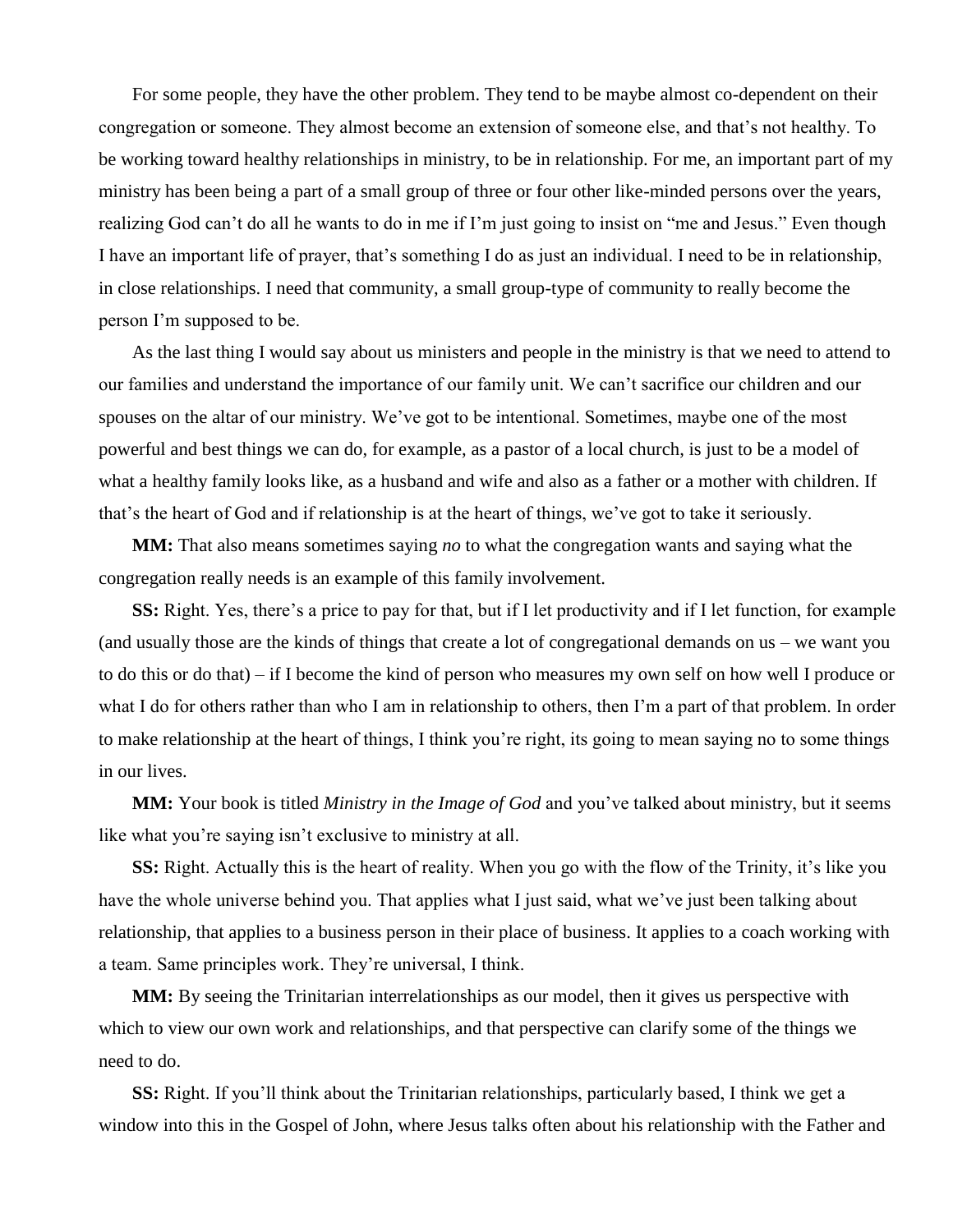so forth. You see full equality. The persons of the Trinity are distinct but they're equal: Father, Son and Holy Spirit. You see joyful intimacy between these persons. They love each other. They delight in each other. They delight in the otherness of the other.

Then you also see this glad submission. They surrender. The Son says, for example, "I only want to do what I see the Father doing." His desire is to submit to the will of the Father. The Holy Spirit comes along and says, "I don't want to glorify me. I want to glorify Christ." Each person; there's a sort of quality of laying their self down for the sake of the other, and they get their identity as persons not through selfassertion but through self-denial, which is counterintuitive, not the way our culture would tell us. They lay themselves down and then they find … as when Jesus says, "If you want to find your life, you need to lose it," he's talking about what's been going on through all eternity in the Trinity.

**MM:** Right. Paul writes it in Philippians 2.

**SS:** Yeah.

**MM:** "Look at Jesus."

**SS:** Exactly.

**MM:** "Model this. That he became nothing to serve us."

**SS:** Right. That's how they gain their self-identity, as it were, by laying themselves down, not by asserting themselves.

**MM:** The Father serves in this way; the Son serves in this way and there's service everywhere.

**SS:** Yeah. We tend to look at another person as somebody to fear or someone that's a threat to us. **MM:** A rival. Yeah.

**SS:** The Trinitarian persons, there's no competition among them because they're all about giving themselves over to the other for the sake of the other. In doing that, they find their joy. You find some of these characteristics. There's also a deferring characteristic where the Father says to the Son, "Judgment, I'm probably the one that should do that but you do it." They place things, they give it the other, they defer.

**MM:** Even though there's like an equality and agreement. There's also distinction there.

**SS:** Yes, there is. That leads to a Christian understanding of differences being significant and important. The Christian vision isn't that there's going to come a day when we're all going to get absorbed into one.

**MM:** Some Eastern religion.

**SS:** Right. I think Richard Neuhaus calls it sort of a tapioca pudding of homogeneity; we're all going to get put back into that. But the Christian vision is there always be three, and so it prizes distinctives. Even around the throne in the book of Revelation, there's people there from every tongue and tribe and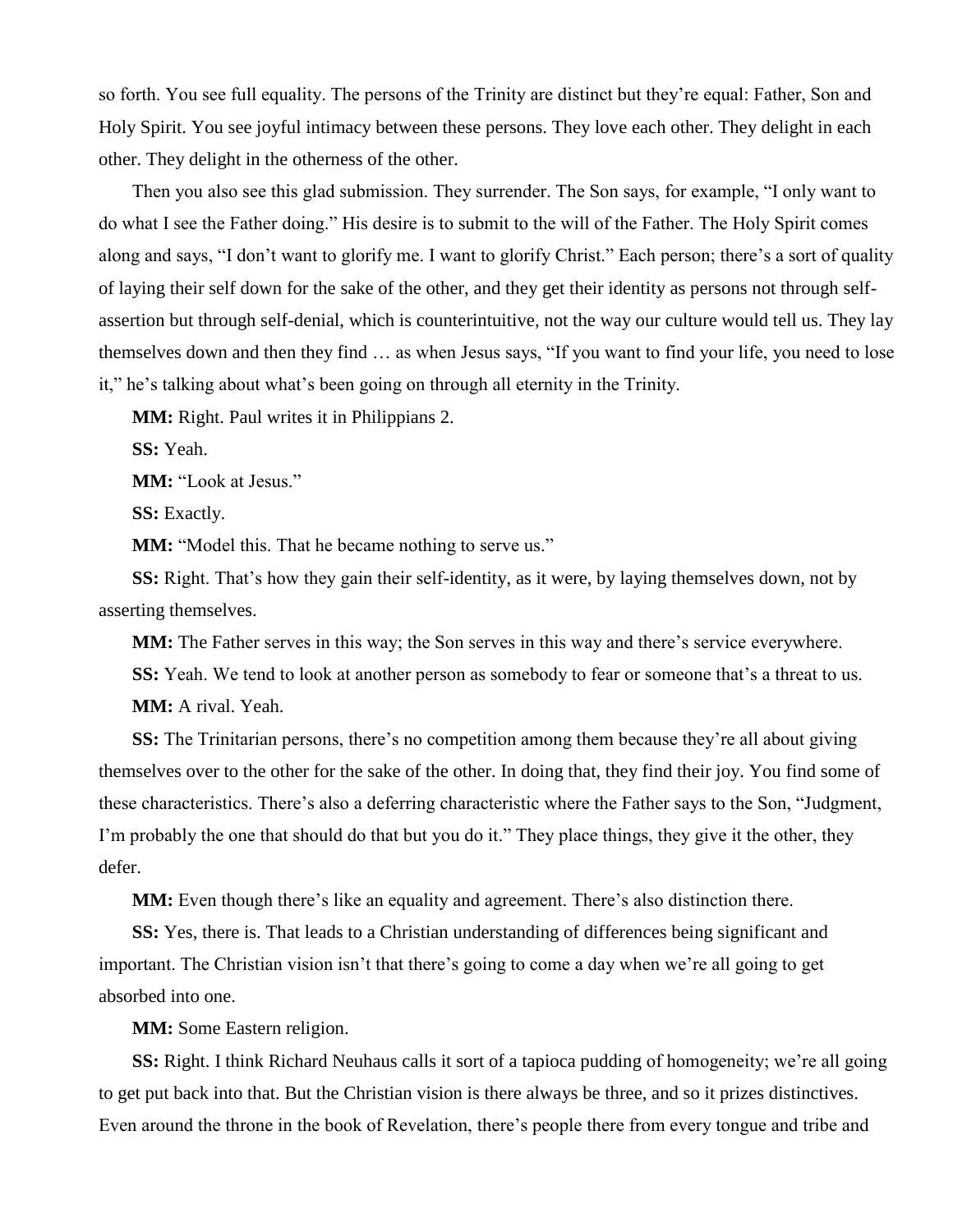nation. That's led to Christians wanting, for example, to translate the Bible into the vernacular of every culture rather than wanting just one language to be the language that everyone has to learn and you can't translate the Bible; it's got to be in that language.

**MM:** Right. It's interesting. The Koran has to be in Arabic.

**SS:** Exactly. Interesting that even in the Koine Greek here you've already got a language that the founder of the religion didn't speak. Jesus would have spoken Aramaic. You've already got that principle. I think it goes back to the Trinity, because those distinctions that matter. Differences.

**MM:** Again, that's a relationality.

**SS:** Within relationship, yeah. Yeah.

**MM:** Sometimes we have difficulty in setting some boundaries for ourselves and we put expectations on ourselves. Maybe we think that other people have these expectations of us and we're trying to match up to what we think they're thinking. That seems really destructive.

**SS:** Right. To learn to accept who we are and to be who we are, and not to try to be someone else. I think there's an old Jewish story about the rabbi that when he gets to heaven, he says God is not going to ask me why weren't you Moses when you lived on earth. He's going to say, "Why weren't you you?" For whatever his name was. There is sometimes a tendency for us to try to let other people tell us who we're supposed to be – or sometimes we do it to ourselves. Sometimes those of us in ministry spend five or ten years trying to preach like to somebody else.

**MM:** Right. Get one of these books and say, "Why am I not more like this fellow?"

**SS:** I remember years ago when I was a student in school. We had a few Billy Graham impersonators among the student body. We tried to preach like Billy Graham. "The Bible says," or whatever. What the Trinity would say is "be who you are and prize that, and lay down your attempts and quit hating yourself for the person that you are." Sometimes we're our own worst enemy. There's a right kind, a good kind of self acceptance that comes out of a Trinitarian vision where I accept the person that God has made me to be that's distinct from you or anyone else.

**MM:** Different giftings.

**SS:** Yeah. I don't try to be a 10-talent person when I'm a 3-talent or a 1-talent person. To simply be who I have been created to be, that's what the Trinity would say I ought to do. That's very liberating to me.

**MM:** Free to be who you are.

**SS:** Yeah.

**MM:** In your book, you tell a story of one of your students who wasn't making the grades that the student wanted to make.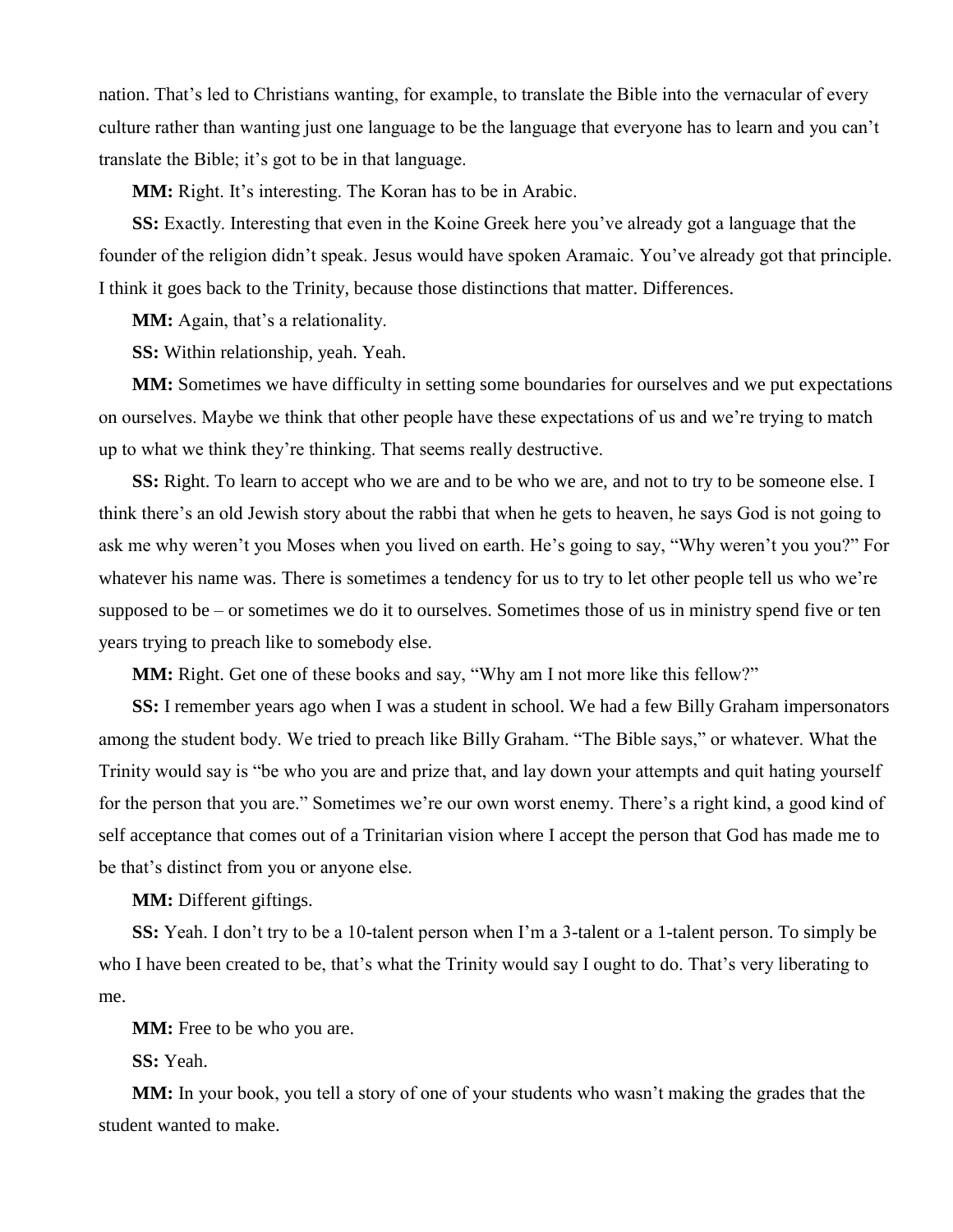#### **SS:** Right.

**MM:** It was just a fascinating reaction there. Could you tell us?

**SS:** Yeah. I'd given her a B+ on a paper. Actually she was in that very chair right there. I can remember a number of years ago when this happened. She came in and wanted to know how can I do better on this. As we began to talk, I knew she was doing a lot that semester. She was working. She was doing some counseling. She had some issues she was working through, so there was a lot going on in her life. I said to her, "I think at this point, for this semester, that a B+ is a good grade for you to get. You've got to accept your limitations." She looked back at me and she said, "Oh no. I can't do that. I'm an A student. I've got to have As." I said, "You know, it's not a sign of weakness in a person to accept limitations. Sometimes it's a sign of strength and maturity." "No, no, no."

She went back and forth, and finally I just got tired and impatient with the whole thing. I said, "What do you think Jesus thinks of your B+?" She sort of got quiet, she's a little sheepish, but she said, "I'm afraid to ask him." I was sort of surprised at that and I said, "Why are you afraid to ask him?" Her answer shocked me. She said, "It's because I'm afraid his standards for me will be lower than mine." Sometimes we have these perfectionist standards that we've set for ourselves. Or that maybe we had a parent who demanded that from us or whatever. We put those on ourselves. Sometimes I think to accept ourselves, we've got to smash that idol that we've made. It's because it becomes a false god. We bow down to it. We could feel OK about myself if I get that A. That's a part of the virtue of true self acceptance.

**MM:** It's a false image of God.

**SS:** It is. Yeah, it's a false god.

**MM:** It's interesting how we try to out-perform God.

**SS:** Right. I think maybe going right back to Adam and Eve, somebody told us we could be like God and we believed the lie, and it's gotten us into this idea that somehow we could in fact be perfect, the super person that we're not. That's a part of the delusion that we run to. It's our pride system.

**MM:** The whole book is in a way that we *are* like a god. We were created already to be like that but that's the temptation. Maybe it's the individualism and relationship difference again.

**SS:** Right. Yet I think that sin is in a sense refusing to accept our proper being like God, but that's mean, and sort of striving for a way of being like God that we were never designed for. It's not in keeping with who we are, but as a part of our fallenness and our brokenness and it's a part of the delusion and the lie.

#### $\sim$   $\sim$   $\sim$   $\sim$   $\sim$ [back to table of contents](#page-0-0)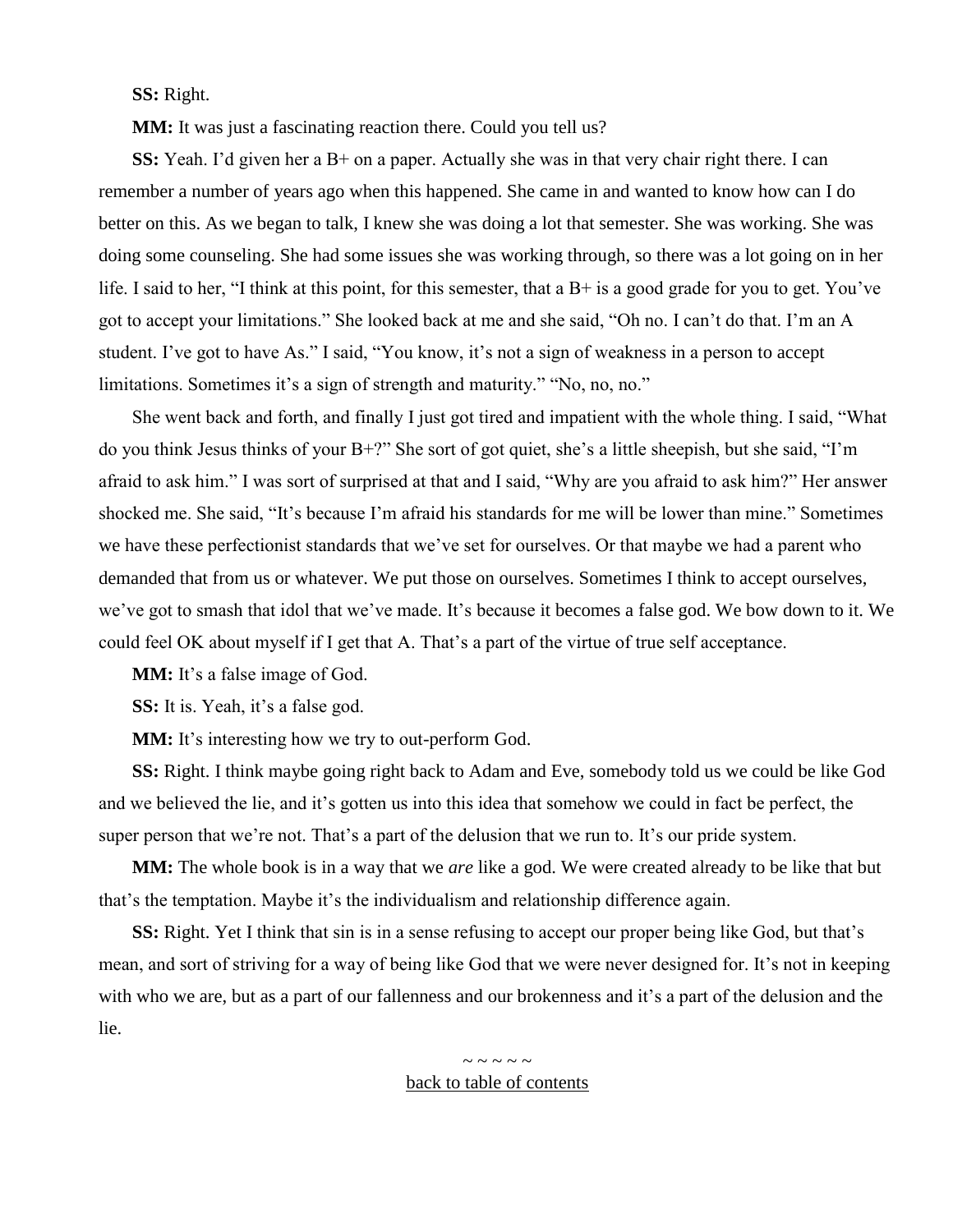### **Wounds That Heal**

<span id="page-16-0"></span>**Michael Morrison:** Steve, you've written a book, *Wounds That Heal.* As you describe it, this book is written more for ordinary Christians. Everybody's been wounded in some way or another, and this book can touch them, and is written in a way for them. Maybe you could start by talking about the title *Wounds That Heal.* You're saying that my wound is eventually going to heal?

**Stephen Seamands:** Yeah, the possibility is there. It's important to emphasis the subtitle of that book, which is *Bringing our Hurts to the Cross,* because I wanted to show how the cross answers the need for human sufferers and wounds to be healed, as well as a place where human sinners can come to get their sins forgiven. Often, when we talk about the cross of Christ, we focus on how it addresses the problem of human sin, and that is, of course, the primary New Testament keynote – Christ died for our sins according to the Scriptures – but we're not just sinners; we're sufferers.

**MM:** That people have sinned against us?

**SS:** Yes, we have sinned, but we also have been sinned against. The cross actually addresses both needs. What I was trying to show was how the cross profoundly speaks to us as sufferers as well as sinners. Because, even though we're both, the sufferer and the sinner have a little different need. That is what I was trying to focus on, and to suggest that there is healing power in the cross of Christ for our wounds. That's right out of Isaiah 53, "By his stripes we are healed." By his wounds we are healed.

**MM:** His wounds help heal our wounds?

**SS:** Right.

**MM:** How do we, as the subtitle says, "bring our hurts?" Our hurts aren't a thing we can pick up to bring there. As a metaphor, how do we do this?

**SS:** It's important, first of all, for us to own the hurt and the pain, and to recognize, yes, I've been hurt. I've been sinned against. Sometimes it's hard for people to do that. Sometimes they want to let someone else off the hook, you might say.

**MM:** We say, "Oh, it was nothing."

**SS:** "It was nothing," or, "They didn't really mean that," or, "Maybe I deserved that." Consequently, sometimes it takes a while for a person to admit, "I've been sinned against. I've been hurt." That's really a preliminary step. Then, I think it's important in bringing our hurts to the cross to begin to think about the cross in terms of how Jesus, himself, was hurt, how Jesus, himself, suffered on the cross. The different ways in which he suffered.

For example, maybe I've experienced a lot of shame in my life. Maybe somebody shamed me, or said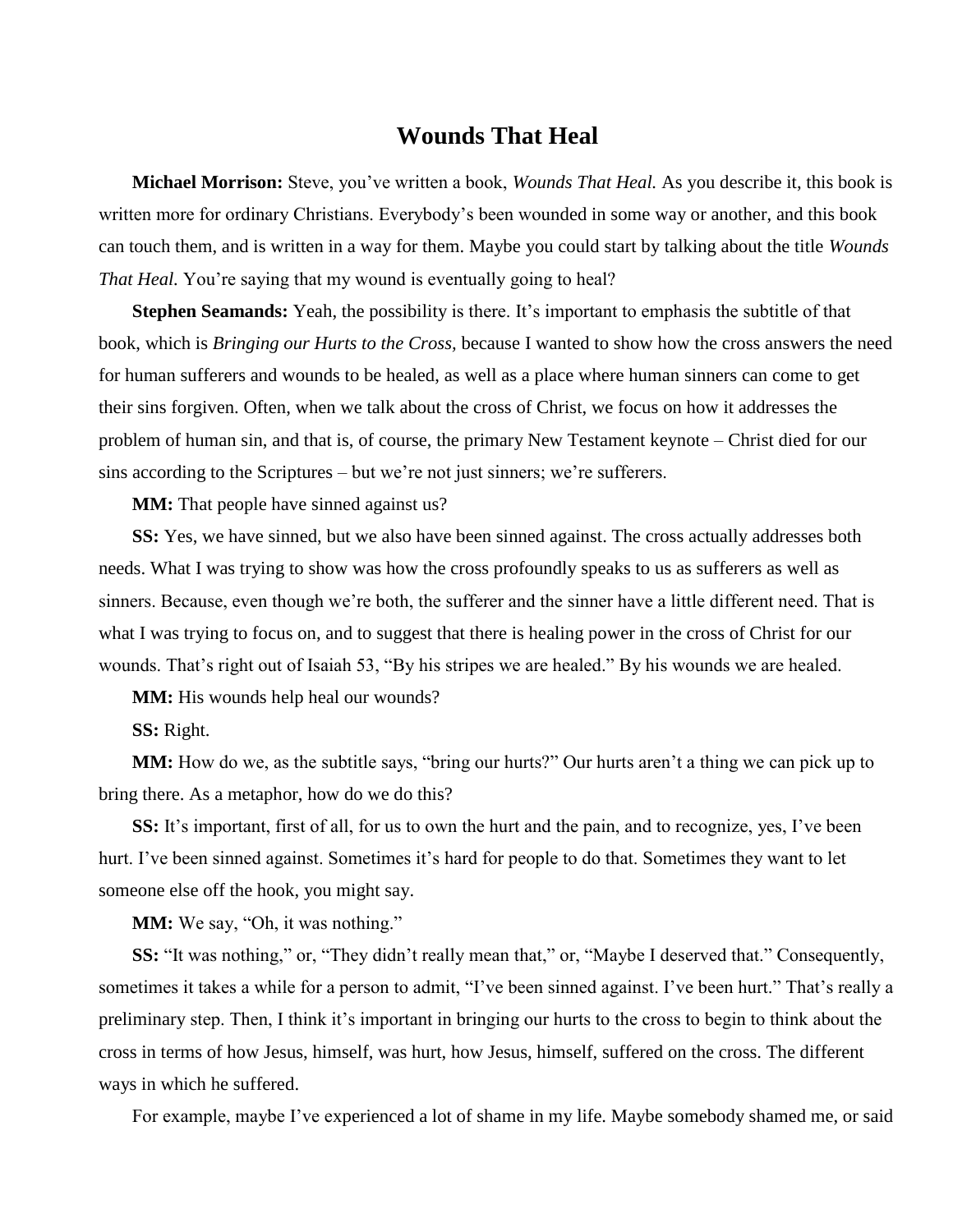things to me that put me down, and I experienced a lot of shame. To understand that Jesus was shamed. We tend to think of the excruciating physical pain that he went through on the cross, but in the ancient world, it was the shame of crucifixion that was actually the thing that was most dreaded.

**MM:** Because this flogging wasn't private, the process wasn't private.

**SS:** Exactly, it's done publicly out there, and this person is put out, hung up there, you might say, and their family, and their village, their town, all of those would be implicated in that. It was a way to shame that person. Often they left the person up there after they died, and the wild animals would come and pick the flesh off their bones. It was awful. The writer of the book of Hebrew says, "For the joy that was set before him, he endured the cross despising the shame.

To know, and to think about Jesus: he was lonely. He was betrayed. He was forsaken. He even felt God-forsaken. All the ways in which he suffered, I think it helps as you think about your hurts, you know, put them in the context of his hurt.

**MM:** He's been there; he's felt that.

**SS:** He's experienced that. That helps us to reframe our suffering and our anguish in the light of his. I think that's maybe a second step, is to stand before him, and look at him, see what he suffered. Then, often there are things that to bring our hurts to the cross, Jesus on the cross forgives. He says, "Father, forgive them." I think that's a kind of a model, and I would say that probably the greatest barrier that keeps people from receiving healing from God, is un-forgiveness. We are going to probably need to say that to someone, "I forgive you for what you did to me."

**MM:** That's the hardest thing to do.

**SS:** Exactly. I like to explain it like this: in order to let Jesus touch his wounds to our wounds, we've got to be willing to forgive that person, or give Jesus permission to begin that process of forgiving. Lord Jesus, I don't think I'm willing to forgive them, I'm hurt so much, but I give you permission to begin to do that work in me.

**MM:** I like what you said, "As a process." Something we recognize the need for, it just doesn't happen right away.

**SS:** Right. Forgiveness starts with the will, primarily. You make a choice, and sometimes you only have about 20 percent of your will. You say, "Jesus, take my 20 percent and add your will to mine. There's a process where little-by-little. I think that's a key element. Sometimes we've got to ask ourselves, "Have I kind of put a wall around myself? I got hurt and I decided, 'Never again,' and so I'm using a wall to protect myself." Sometimes, in order to experience his wounds touching your wounds you've got to give Jesus permission to tear down that wall, to dismantle that wall. That's become sort of your shield.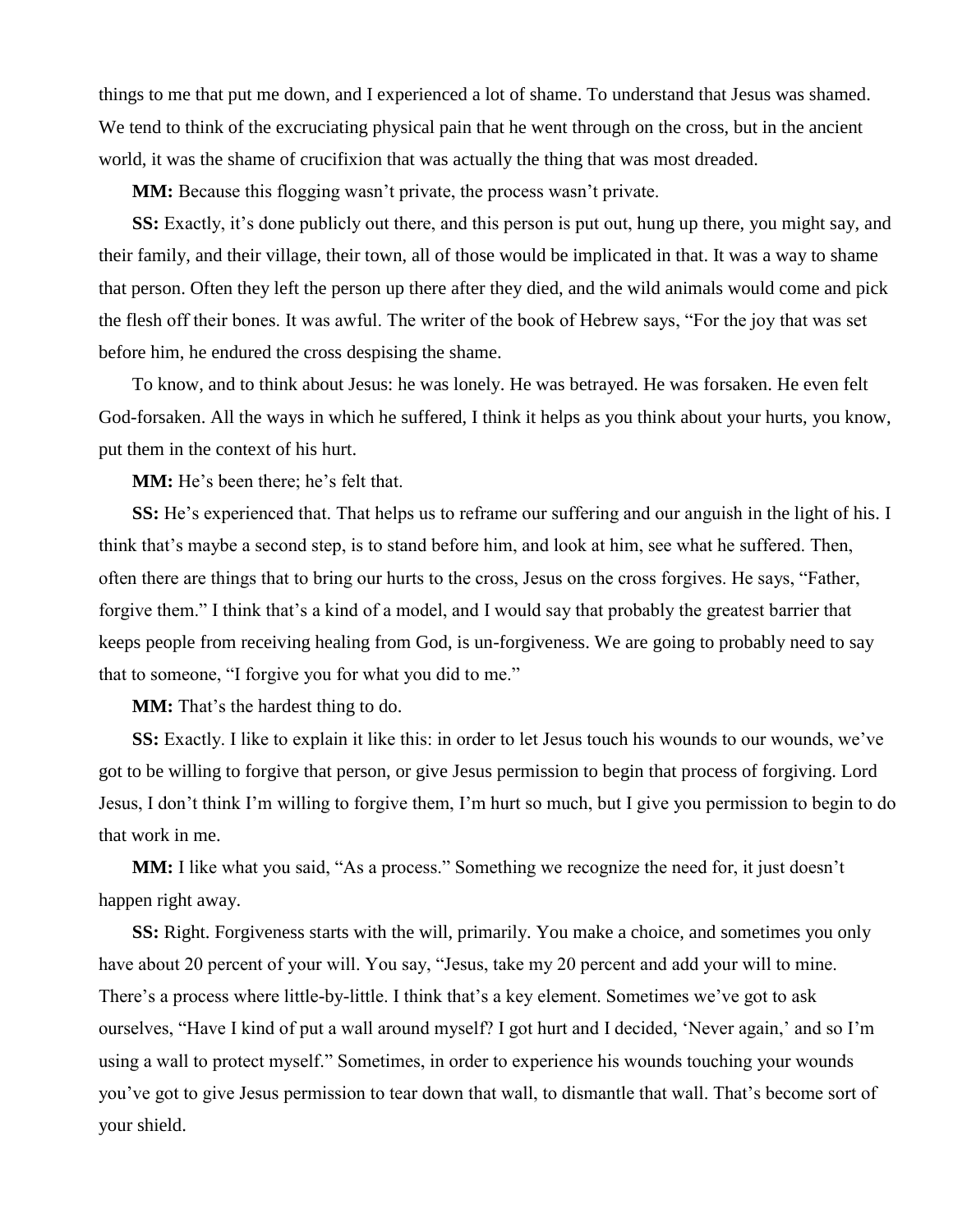**MM:** Then it feels risky.

**SS:** Yeah, it feels risky to let that down. Sometimes people have lived with a wound so long that it's become cozy. Their victim-hood has become their identity. It's become comfortable. They don't know what they would do without it even though it's destructive and painful.

**MM:** Part of their life.

**SS:** Yes, and so those are all questions, that as I work with people in helping them bring their hurts to the cross, I have to help them work through it. We're trying to get rid of the things that are keeping Jesus from touching his wounds to their wounds. Then, to actually invite him to do that.

**MM:** Sometimes when people sin against us and we are hurt, we still need to have some kind of boundary.

**SS:** Right, but it's distinct from a wall.

**MM:** There's still a boundary there.

**SS:** Healthy boundaries are important in relationships. Sometimes, after we've been hurt especially, we need a time when we pull away. Like a dog that's gotten hurt in a fight – retreat and lick your wounds for a while. There's a legitimate time and a place for that. Sometimes in ministry (I'm speaking of myself), I've had this "I'll just be a good soldier" mentality too often, and I fail to take the time to pull back and realize, "I've been really hurt and I need to own that and bring that to the Lord, and not just try to keep going on like nothing happened."

**MM:** Which some wounded soldiers would try to do.

**SS:** Exactly. We tend to do that. We don't like to admit that we've been hurt. We don't like to admit we're weak. So there's a legitimate time for a good kind of boundary setting. Maybe part of the reason I got hurt in the first place was because I didn't set good boundaries. I've got to learn sometimes to boundary myself from certain kinds of people, certain kinds of situations. That's a part of becoming a healthy person.

**MM:** Thank you. There are some abusive relationships, not just marriages can be abusive, but congregational settings can also be abusive, but forgiveness doesn't mean perpetuating that.

**SS:** Right, certainly not. How does a battered wife forgive? Does that mean that she allows herself, "Now I've forgiven this person who battered me, do I turn around and let them continue to do that?" No, you don't perpetuate that. You forgive for the past, but it may mean standing up to that person and being really firm for the first time in that relationship.

Forgiveness doesn't mean you become a perpetual punching bag, or that you don't sometimes demand that justice be done in a situation. If someone swindled you out of a lot of money, maybe your business partner took advantage of your trust and so forth, I don't think that taking that person to court is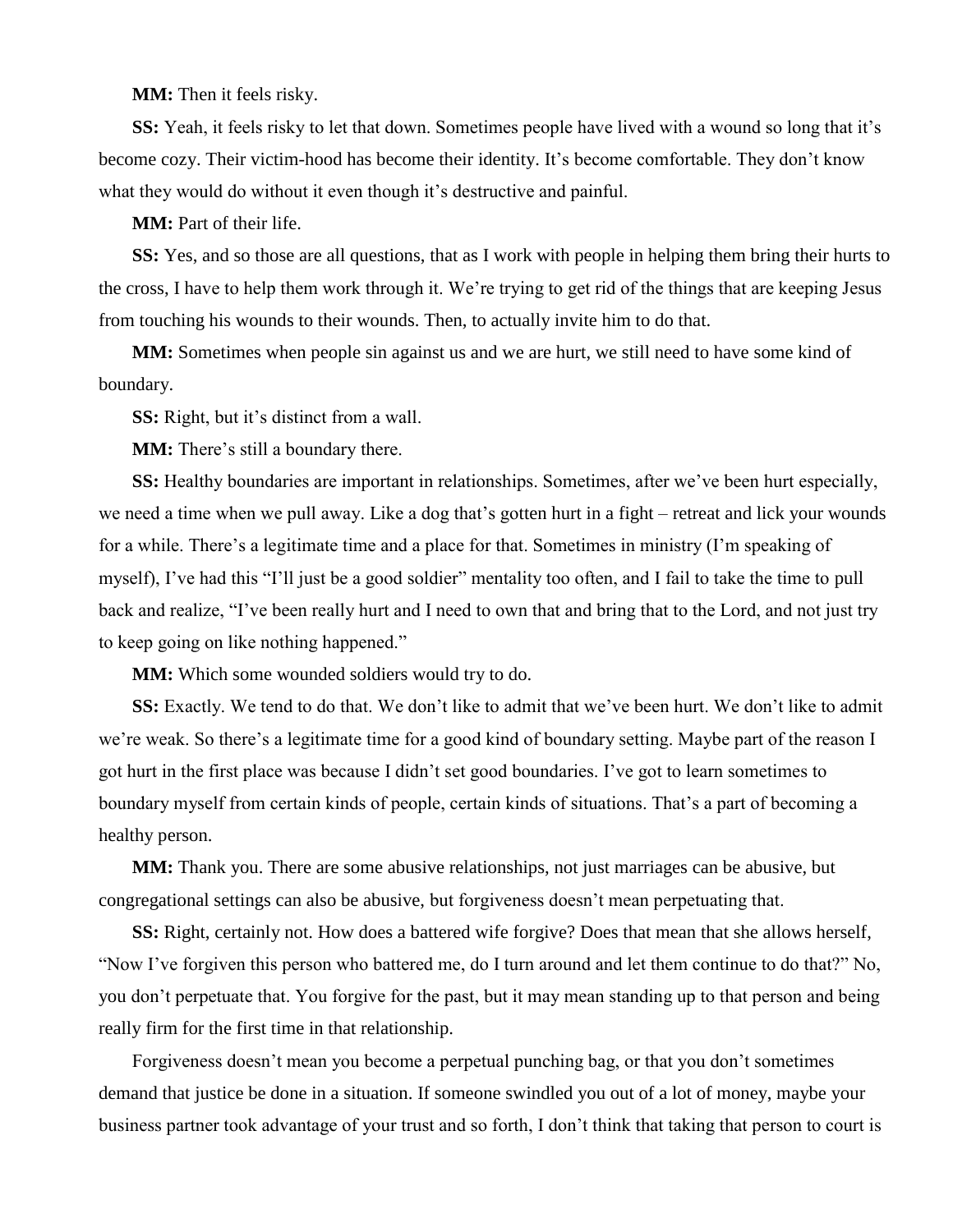incompatible with forgiveness. Some people would think, "Oh, how could you do that?" You're not taking them to court to try to get revenge, but you do have a legitimate right to justice. You would still need to forgive them for what they did, but it might be appropriate to take them to court where if someone did something to break the law that hurt one of your children, for example, to see the state punish that person for that, that's not incompatible with forgiveness.

**MM:** In many cases, maybe all, maybe that is the best thing for that person.

**SS:** Right.

**MM:** That they do experience some justice, right?...

**SS:** You're holding them accountable. Sometimes I've seen abusive people use forgiveness as a bludgeon.

**MM:** Oh, "You're supposed to forgive me."

**SS:** "I did that to you. You're supposed to forgive me now."

**MM:** "If you were a real Christian."

**SS:** Yes. That becomes a form of manipulation and power. That's where you need a person who stands up and says, "No." Sometimes a person has a hard time doing that. People who are in abusive relationships, that's become their way …

**MM:** Over, perhaps, years.

**SS:** Yes.

**MM:** A pattern.

**SS:** They may need some help. Someone else to come alongside them to help them walk through standing up to someone.

**MM:** They can take those hurts to the cross and realize that, "Okay, Jesus has been there. He's been in abusive situations."

**SS:** Right.

**MM:** Then, what?

**SS:** There is a healing light that flows from his wounded side and his hands. As we've forgiven, his healing presence can come into those situations, and so that dimension of healing, I think, happens as we bring our hurts to the cross. He does touch our wounds with his wounds. The grief, and the sadness, and the pain, I think, can get absorbed into his broken body.

**MM:** He helps carry some of these burdens.

**SS:** Yes, and then, I think, finally, just as his own wounds have become radiant scars (like I like to call them), I believe he can begin to take that wound and when it begins to be healed, he begins to take it and use it for his purposes. That which Satan meant to use to destroy you becomes a channel of God's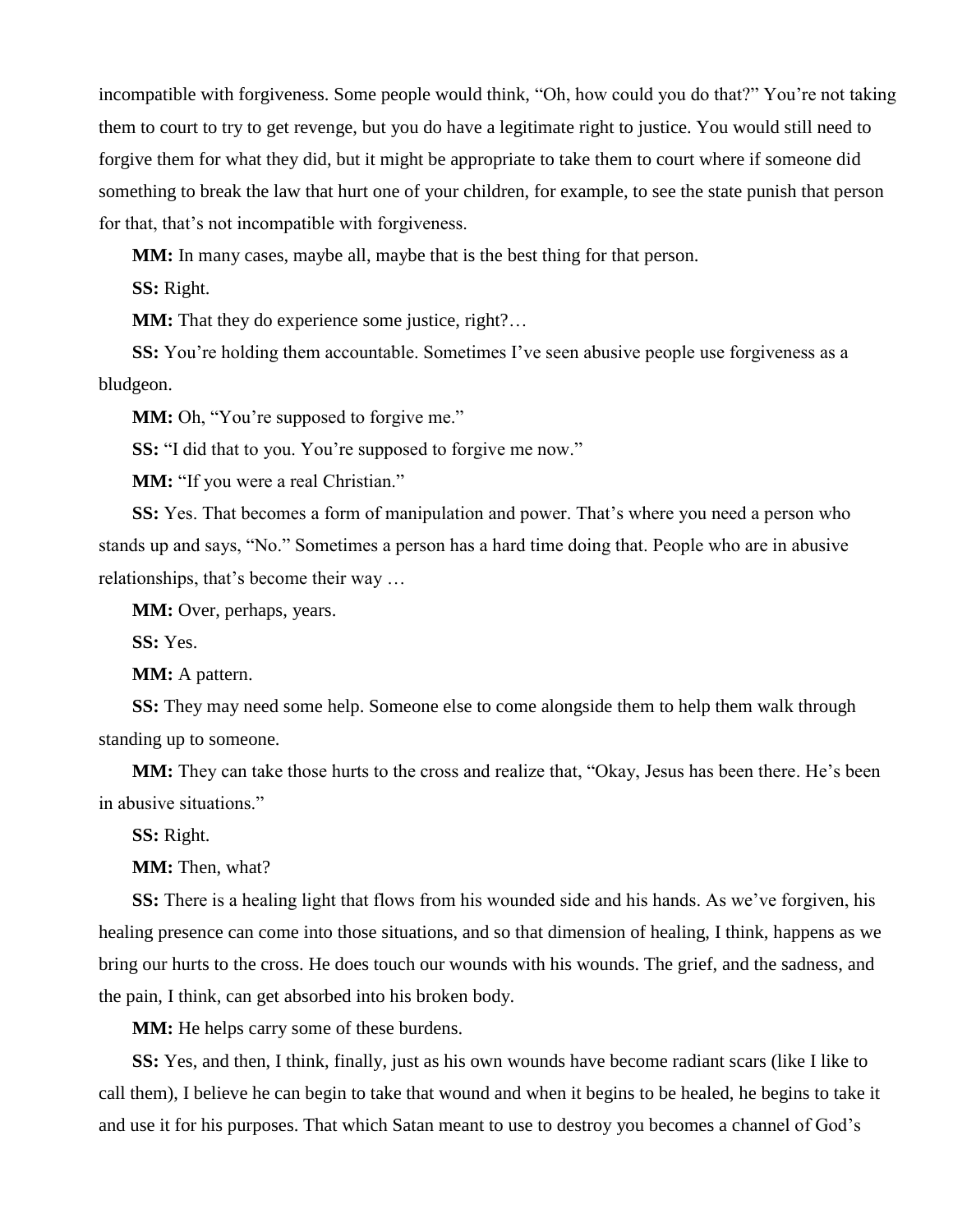healing grace to others so that now he's using you in an area of ministry, for example, that relates to the very pain and the suffering that you went through. He redeems it for his glory.

**MM:** Just as Jesus has been through it and can help us, if we've been through it, then we can help someone else.

**SS:** Right.

**MM:** It's not always the same specific hurt that can be generalized as the feeling of abandonment. **SS:** Right.

**MM:** Kind of a general one.

**SS:** Yes. I think suffering, in general, does sensitize us to the hurts of others regardless of what the hurt was. I think that it makes us less judgmental of others. It gives us more compassion, in general.

**MM:** What about when we've had hurts that aren't attributable to anyone in particular? We've got cancer, for example. We've suffered in a hurricane, it came through and blew down our house, killed our son. We can't blame anybody. Is that harder to deal with?

**SS:** Sometimes it is, because to forgive someone, there has to be a someone. There needs to be a something out there. Sometimes situations like that are the hardest to deal with, partly because it's harder to focus on someone there. Although I would imagine if that had happened, I might have to talk to someone about whether they're mad at God about that, and maybe they need to …

**MM:** There's someone involved.

**SS:** Exactly. Maybe they need, it seems strange to say this, because we don't think of God as hurting people, but do you need to forgive God? What I would mean by that is God sometimes allows things to happen to us that we think he should have not allowed to happen, so we're mad at God about that, so sometimes the person we have to forgive is God. We have to stop holding anger and bitterness toward God for that. We've got a clinched fist. You're upset with him. You need to bring that to him. Bring that to the cross as well.

**MM:** I imagine that is more difficult.

**SS:** Right. It is interesting, though, Scripture says that on the cross he endured the hostility of sinners. Jonathan Edwards preached that great sermon, "Sinners in the Hand of an Angry God," but I think on the cross it was God in the hands of angry sinners. I think we were there saying, "Crucify him, Crucify him." The anger that we felt over things that happened. There is a sense in which he's carried that.

**MM:** He's been through that, too.

**SS:** He understands. Christ is a safe place where you can bring your anger at God, too.

**MM:** Our anger at him is nothing new?

**SS:** Exactly.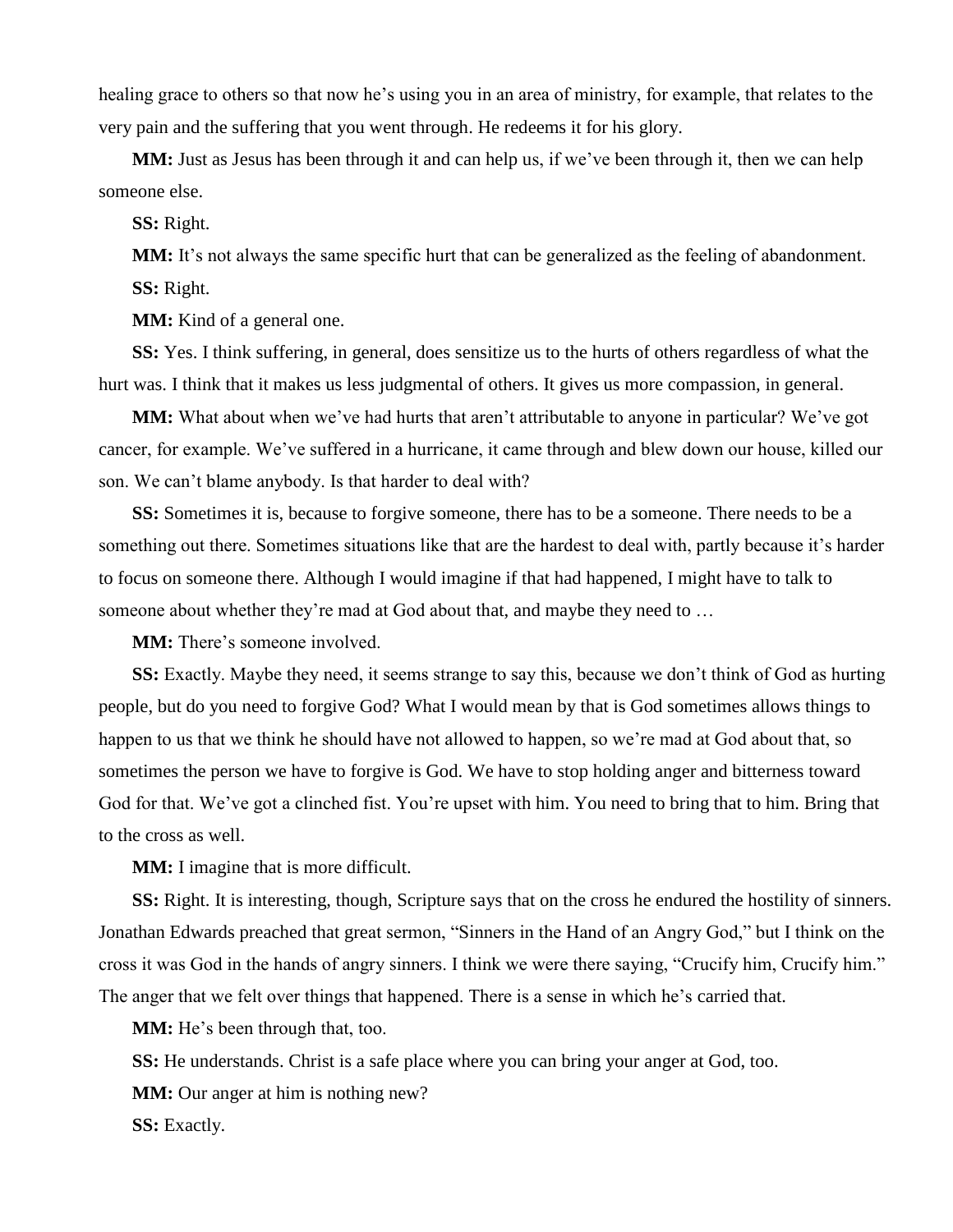**MM:** He's big enough to handle it.

**SS:** Right. You think about going from Palm Sunday to Good Friday, and why they turned on him. Because he didn't act like Gods were supposed to act. He didn't do what they were wanting him to do. We have to sometimes own that, and I'm mad at you about that.

**MM:** He was not the kind of hero we were looking for in our particular circumstance.

**SS:** Absolutely.

**MM:** Even those wounds, in time, for some people they don't heal. Maybe they don't bring them to the cross.

**SS:** Right.

**MM:** When we see how the cross intersects our particular hurt, then it does become transforming and healing for us.

**SS:** Right.

**MM:** As you said, then we are able to better help others who are going through something similar. In some ways it's like the title of your book has come around full circle there, that our wounds become wounds that heal others.

**SS:** Right. Yeah, we become healed helpers. What was the name of that book by Henri Nouwen…

**MM:** It was *Wounded Healers.*

**SS:** We become wounded healers, don't we?

**MM:** Right, but we are also healed.

**SS:** Exactly, and that's the amazing thing about how God works, that he takes evil and suffering and he uses it to accomplish purposes, to bring good out of it, to bring glory out of it, so Joseph can say, "You meant it for evil, but God meant it for good." You get stunned and awed at God's ability to work his purposes in spite of, and in the midst of. I think the challenge in our lives is to let God have our sorrows – to not waste them – to see that they can be used for his purposes. It's not that God caused them, but if we'll give them to God, he can redeem them.

**MM:** But we have to trust him.

**SS:** Right. The cross helps us trust him.

**MM:** Thanks for discussing that with us.

**SS:** Thank you.

 $\sim$   $\sim$   $\sim$   $\sim$ [back to table of contents](#page-0-0)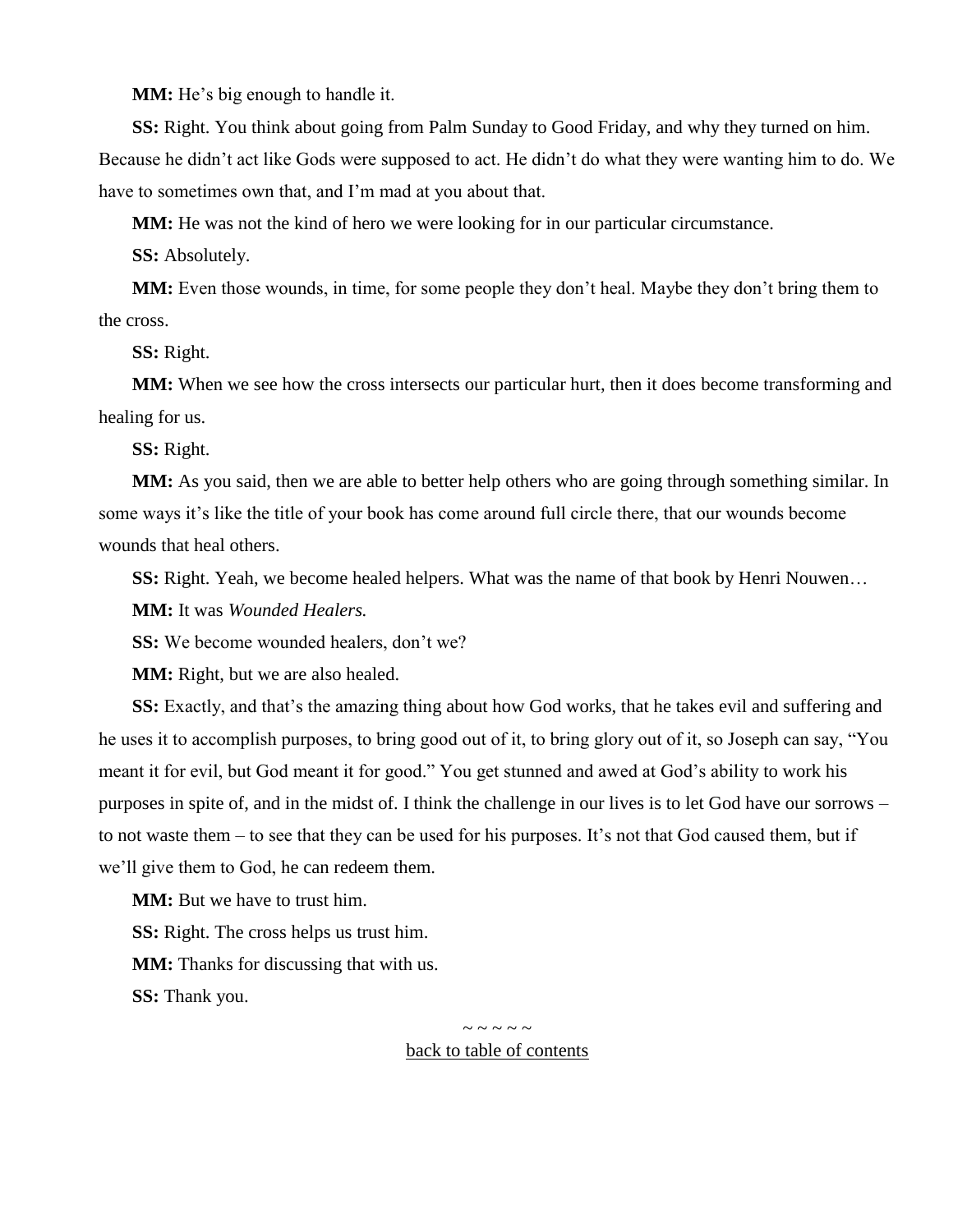### **About the Publisher…**

<span id="page-22-0"></span>Grace Communion International is a Christian denomination with about 50,000 members, worshiping in about 900 congregations in almost 100 nations and territories. We began in 1934 and our main office is in southern California. In the United States, we are members of the National Association of Evangelicals and similar organizations in other nations. We welcome you to visit our website at [www.gci.org.](http://www.gci.org/)

If you want to know more about the gospel of Jesus Christ, we offer help. First, we offer weekly worship services in hundreds of congregations worldwide. Perhaps you'd like to visit us. A typical worship service includes songs of praise, a message based on the Bible, and opportunity to meet people who have found Jesus Christ to be the answer to their spiritual quest. We try to be friendly, but without putting you on the spot. We do not expect visitors to give offerings—there's no obligation. You are a guest.

To find a congregation, write to one of our offices, phone us or visit our website. If we do not have a congregation near you, we encourage you to find another Christian church that teaches the gospel of grace.

We also offer personal counsel. If you have questions about the Bible, salvation or Christian living, we are happy to talk. If you want to discuss faith, baptism or other matters, a pastor near you can discuss these on the phone or set up an appointment for a longer discussion. We are convinced that Jesus offers what people need most, and we are happy to share the good news of what he has done for all humanity. We like to help people find new life in Christ, and to grow in that life. Come and see why we believe it's the best news there could be!

Our work is funded by members of the church who donate part of their income to support the gospel. Jesus told his disciples to share the good news, and that is what we strive to do in our literature, in our worship services, and in our day-to-day lives.

If this e-book has helped you and you want to pay some expenses, all donations are gratefully welcomed, and in several nations, are tax-deductible. If you can't afford to give anything, don't worry about it. It is our gift to you. To make a donation online, go to [www.gci.org/participate/donate.](https://www.gci.org/participate/donate)

Thank you for letting us share what we value most — Jesus Christ. The good news is too good to keep it to ourselves.

See our website for hundreds of articles, locations of our churches, addresses in various nations, audio and video messages, and much more.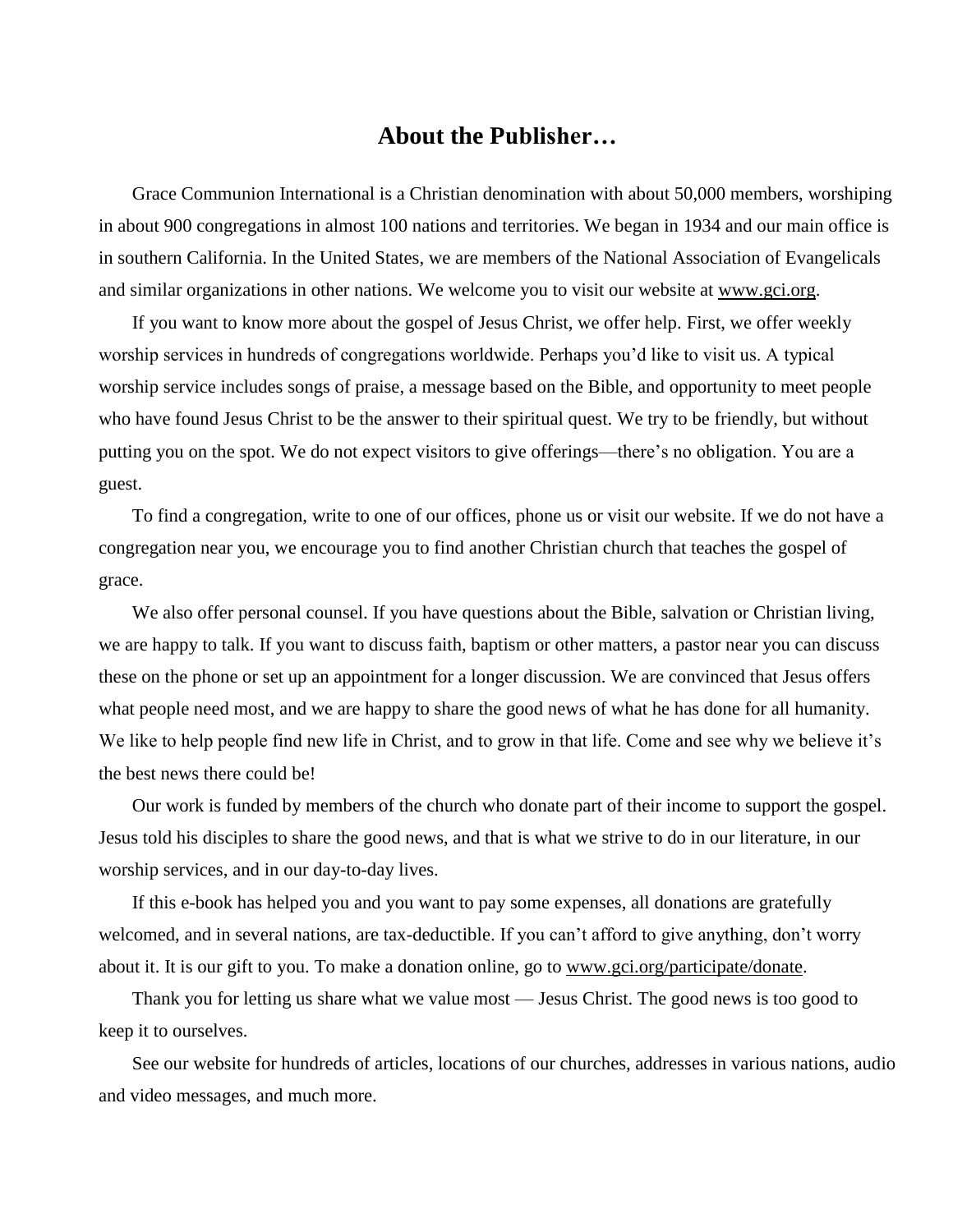www.gci.org Grace Communion International P.O. Box 5005 Glendora, CA 91740-0730 800-423-4444

#### **You're Included…**

Dr. J. Michael Feazell talks to leading Trinitarian theologians about the good news that God loves

you, wants you, and includes you in Jesus Christ. Most programs are about 28 minutes long. Our guests

have included:

Ray Anderson, Fuller Theological Seminary Douglas A. Campbell, Duke Divinity School Elmer Colyer, U. of Dubuque Theological Seminary Gordon Fee, Regent College Trevor Hart, University of St. Andrews George Hunsinger, Princeton Theological Seminary C. Baxter Kruger, Perichoresis Jeff McSwain, Reality Ministries Paul Louis Metzger, Multnomah University Paul Molnar, St. John's University Cherith Fee Nordling, Northern Baptist Theological Seminary Andrew Root, Luther Seminary Alan Torrance, University of St. Andrews Robert T. Walker, Edinburgh University N.T. Wright, University of St. Andrews William P. Young, author of *The Shack*

Programs are available free for viewing and downloading at [www.youreincluded.org.](http://www.youreincluded.org/)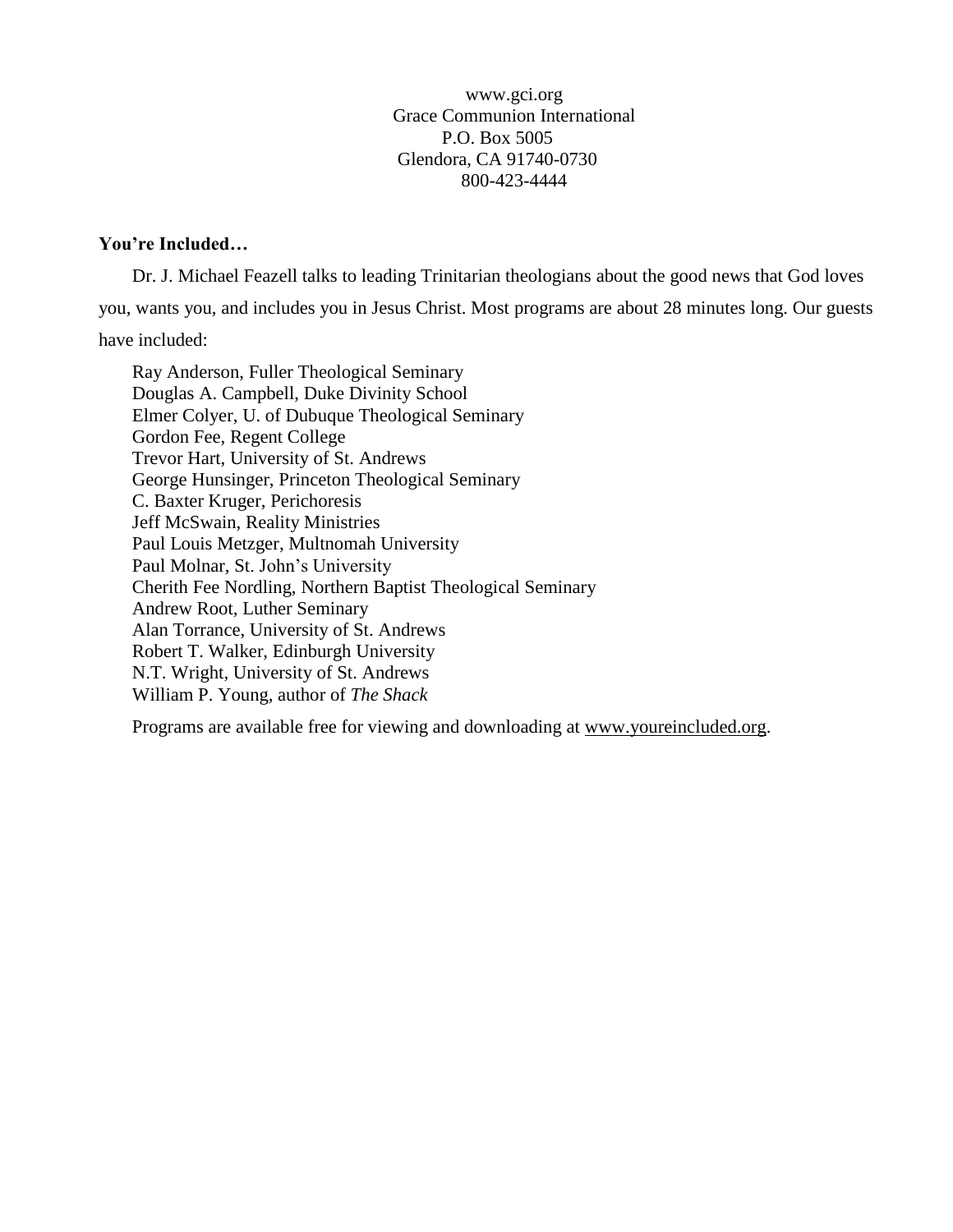#### **Speaking of Life…**



\_\_\_\_\_\_\_\_\_\_\_\_\_\_\_\_\_\_\_\_\_\_\_\_\_\_\_\_\_\_\_\_\_\_\_\_\_\_\_\_\_\_\_\_\_\_\_\_\_\_\_

Dr. Joseph Tkach, president of Grace Communion International, comments each week, giving a biblical perspective on how we live in the light of God's love. Most programs are about three minutes long – available in video, audio, and text. Go to [www.speakingoflife.org.](http://www.speakingoflife.org/)



### **Want to read more?**

Readers in the United States are eligible to receive a free booklet, *The God Revealed in Jesus Christ: An Introduction to Trinitarian Theology.* This booklet explains, in simple language, how all our most important questions are answered by a simple starting point: Who is God? We can be confident that God has planned something excellent for us. To have a hard copy mailed to you, phone 1-800-423-4444. Readers in other nations may read the booklet online at [www.gci.org/god/revealed.](http://www.gci.org/god/revealed)

> $\sim$   $\sim$   $\sim$   $\sim$ [back to table of contents](#page-0-0)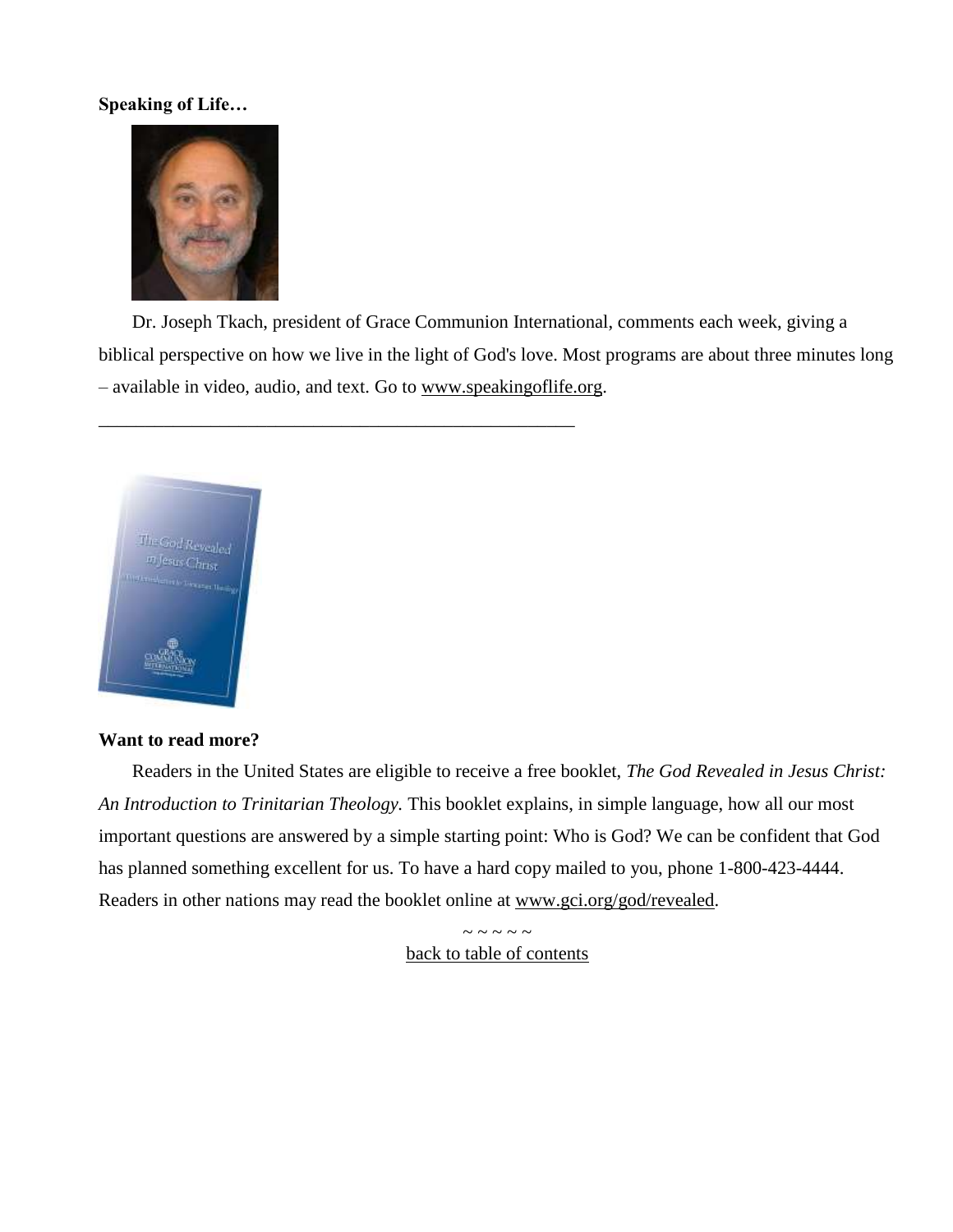<span id="page-25-0"></span>

**Grace Communion Seminary**

Ministry based on the life and love of the Father, Son, and Spirit.

Grace Communion Seminary serves the needs of people engaged in Christian service who want to grow deeper in relationship with our Triune God and to be able to more effectively serve in the church.

### **Why study at Grace Communion Seminary?**

- Worship: to love God with all your mind.
- Service: to help others apply truth to life.
- Practical: a balanced range of useful topics for ministry.
- Trinitarian theology: a survey of theology with the merits of a Trinitarian perspective. We begin with the question, "Who is God?" Then, "Who are we in relationship to God?" In this context, "How then do we serve?"
- Part-time study: designed to help people who are already serving in local congregations. There is no need to leave your current ministry. Full-time students are also welcome.
- Flexibility: your choice of master's level continuing education courses or pursuit of a degree: Master of Pastoral Studies or Master of Theological Studies.
- Affordable, accredited study: Everything can be done online.

For more information, go to [www.gcs.edu.](http://www.gcs.edu/) Grace Communion Seminary is accredited by the Distance

Education Accrediting Commission, www.deac.org. The Accrediting Commission is listed by the U.S.

Department of Education as a nationally recognized accrediting agency.